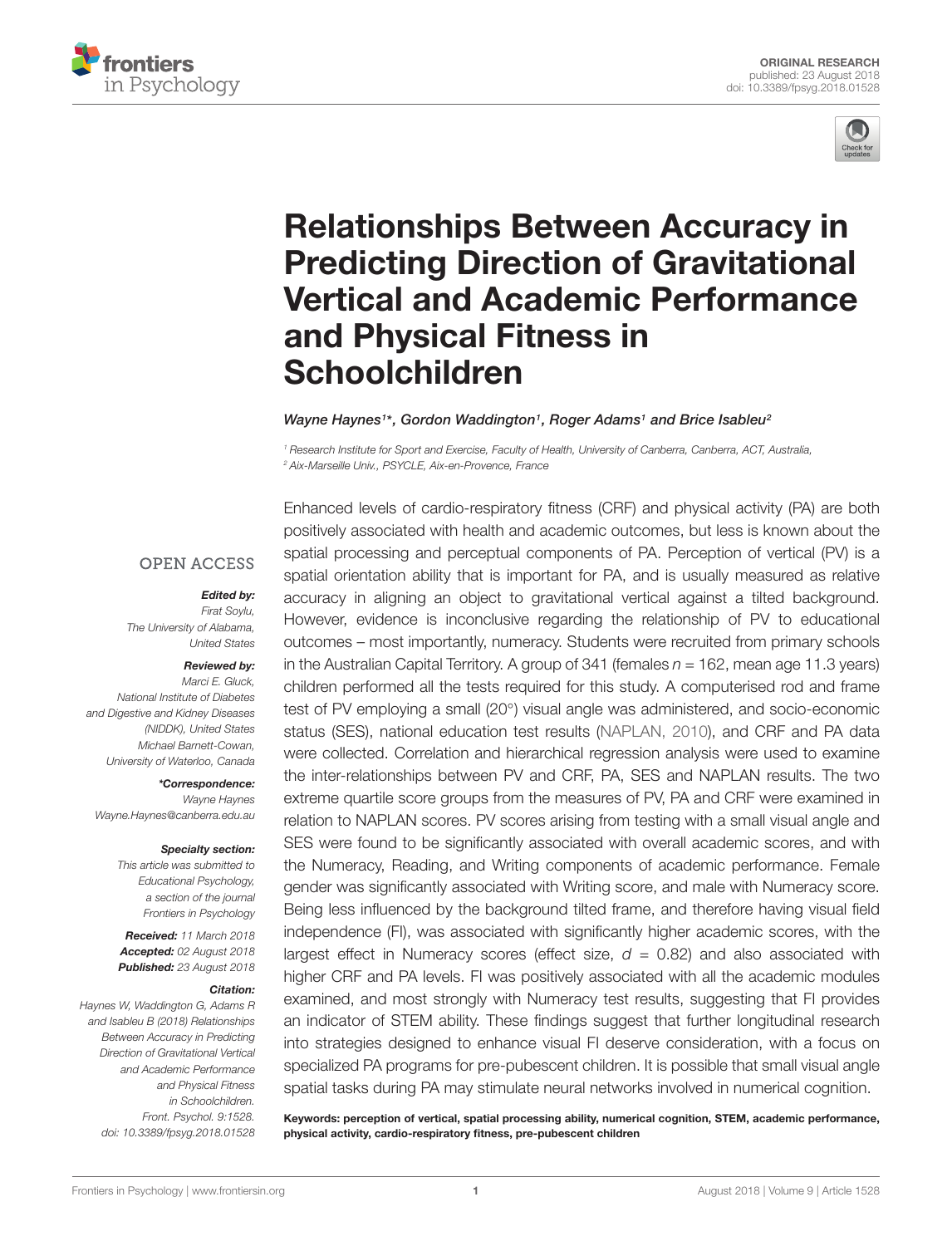# **INTRODUCTION**

Enhanced levels of physical activity (PA) and cardio-respiratory fitness (CRF) in children are proposed to be positively associated with health, with wellness [\(Smith et al.,](#page-15-0) [2014;](#page-15-0) [Poitras et al.,](#page-14-1) [2016\)](#page-14-1) and also with academic performance (for a review, see [Tomporowski et al.,](#page-15-1) [2015;](#page-15-1) [Ruiz-Ariza et al.,](#page-15-2) [2017\)](#page-15-2). While little controversy exists regarding the positive association of elevated levels of CRF and PA with enhanced child health and wellness outcomes [\(Smith et al.,](#page-15-0) [2014;](#page-15-0) [Poitras et al.,](#page-14-1) [2016\)](#page-14-1), some researchers have queried the extent to which PA and CRF are directly associated with academic performance, and have suggested the possible involvement of other factors [\(Pesce,](#page-14-2) [2012;](#page-14-2) [Diamond and Ling,](#page-13-0) [2016\)](#page-13-0). [Diamond and Ling](#page-13-0) [\(2016\)](#page-13-0) argue that PA undertaken with a focus on co-activating elements engaged in cognition provides the best possible combination of activities to enhance academic performance and cognitive function in children. [Pesce](#page-14-2) [\(2012\)](#page-14-2) has also suggested that while a significant portion of previous research has focused primarily on relationships between quantitative elements of PA with academic and cognitive ability, qualitative factors have been relatively neglected. Quantitative modes of PA relate exclusively to the duration and intensity of physical activities, whilst qualitative modes include more complex tasks requiring greater involvement of cognitive networks, by stimulating perceptual mechanisms and executive control pathways [\(Pesce,](#page-14-2) [2012;](#page-14-2) [Tomporowski et al.,](#page-15-1) [2015\)](#page-15-1).

Spatial ability includes both a perceptual component and a qualitative factor associated with PA [\(Pesce,](#page-14-2) [2012\)](#page-14-2). Spatial ability relates to the organization of sensory experiences in perception of physical spaces, incorporating embedded objects and the perceiver. Understanding the association between spatial perception and PA is important for pedagogical reasons, as evidence suggests that spatial abilities strongly predict analytical aptitude, involvement and performance in Science, Technology, Engineering and Maths (STEM) education [\(Shea et al.,](#page-15-3) [2001;](#page-15-3) [Wai](#page-15-4) [et al.,](#page-15-4) [2009;](#page-15-4) [Ganley et al.,](#page-14-3) [2014\)](#page-14-3). Recently, a working paper by the OECD suggested that spatial ability and STEM learning are associated, and that spatial abilities are malleable [\(Newcombe,](#page-14-4) [2017\)](#page-14-4).

An individual's ability to estimate the direction of gravitational vertical, known as subjective visual vertical (SVV) is an important spatial ability when selecting a frame of reference to be used in the organization of upright orientation and postural alignment, and it requires both sensorimotor and cognitive participation [\(Isableu et al.,](#page-14-5) [2010;](#page-14-5) [Agathos et al.,](#page-13-1) [2015\)](#page-13-1). To successfully engage in any PA, an individual must select a suitable sensory frame of reference for spatial orientation so as to functionally align their body axis with primary vertical and horizontal axes, by means of information collected from vestibular and somato-sensory receptors and/or from visual examination of the physical features of their environment [\(Isableu et al.,](#page-14-5) [2010;](#page-14-5) [Agathos et al.,](#page-13-1) [2015\)](#page-13-1).

VV predictions begin with the engagement of the vestibular system providing a head centered frame of reference for upright orientation and alignment [\(Tarnutzer et al.,](#page-15-5) [2009\)](#page-15-5). Specifically, the saccule otolith is the primary sensory apparatus for detecting linear accelerations and head tilts in the vertical plane, with the signal disambiguated by integration of input from the posterior semi-circular canal detecting angular acceleration in the frontal plane. These integrated signals are then combined with roll plane proprioceptive inputs from the cervical spine enabling the head to be isolated as the segment exploited to form the SVV-based head stabilized in space strategy [\(Assaiante and Amblard,](#page-13-2) [1993;](#page-13-2) [Tarnutzer et al.,](#page-15-5) [2009;](#page-15-5) [Schuler et al.,](#page-15-6) [2010;](#page-15-6) [Clemens et al.,](#page-13-3) [2011;](#page-13-3) [Medendorp and Selen,](#page-14-6) [2017\)](#page-14-6). The central nervous system, using probabilistic methods, integrates and re-weights these multisensory inputs from multiple sources to formulate the most reliable spatial frame of reference and thereby align the body to gravitational vertical [\(Carver et al.,](#page-13-4) [2006\)](#page-13-4). Recent theory also holds that the central nervous system can internally construct a prediction of the direction of gravitational vertical, based on past experiences, when sensory information is ambiguous, unreliable or inaccessible [\(Mergner et al.,](#page-14-7) [2003;](#page-14-7) [Carver et al.,](#page-13-4) [2006;](#page-13-4) [MacNeilage et al.,](#page-14-8) [2007;](#page-14-8) [Barra et al.,](#page-13-5) [2010\)](#page-13-5).

Many spatial tasks require the central nervous system to estimate physical spatial quantities (kinematic or dynamic) and this is the basis for the theory of dimensional magnitudes as a foundation for numeracy [\(Walsh,](#page-15-7) [2003\)](#page-15-7). For example, dimensional magnitudes include displacement and velocity, directions and orientation in three dimensional Euclidean space with force, mass or inertia related to a target or to the body. These physical properties are bound to dimensions and quantities and are embodied in their cognitive relationships [\(Koziol et al.,](#page-14-9) [2012\)](#page-14-9). Further, these physical properties are estimated relative to a spatial frame of reference, with the foundational one being SVV. Therefore to estimate distance, dimensions or other physical properties immersed in the spatial world, SVV predictions underlie their cognitive representation. This may then serve as a scaffold for spatial cognition and its association with STEM subjects. Support for this proposition also comes from [Verdine et al.](#page-15-8) [\(2017\)](#page-15-8), stating that the foundation of mental models representing numbers and magnitudes may be in spatial representations.

SVV is typically measured using the rod and frame test [\(Witkin and Asch,](#page-15-9) [1948;](#page-15-9) [Oltman,](#page-14-10) [1968;](#page-14-10) [Isableu et al.,](#page-14-5) [2010\)](#page-14-5). In all versions of the rod and frame test, an individual is positioned in a darkened environment and exposed to a tilted illuminated frame encasing a movable, illuminated rod, tilted from the vertical. Individuals are tasked with aligning the rod to gravitational vertical, with error in doing so thus providing a measure of SVV.

Two primary strategies exist in the formulation of gravitational vertical estimations in humans. First, the tilted frame may strongly affect ability to align the rod to vertical. Those affected typically use a visually dominant strategy that is heavily reliant on sensory inputs from peripheral vision (the frame), leading to biased estimation of vertical [\(Isableu](#page-14-5) [et al.,](#page-14-5) [2010\)](#page-14-5) and these individuals are classified as visually field dependent. Evidence suggests that field dependent participants experience difficulties in up-weighting internal postural signals (vestibular and somatosensory) for obtaining more accurate perceptual constructs [\(Isableu et al.,](#page-14-5) [2010;](#page-14-5) [Agathos et al.,](#page-13-1) [2015\)](#page-13-1). Further, [Agathos et al.](#page-13-1) [\(2015\)](#page-13-1), provide evidence that field independent participants possess higher selective attentional control, more stabilized eye movements and greater inhibitory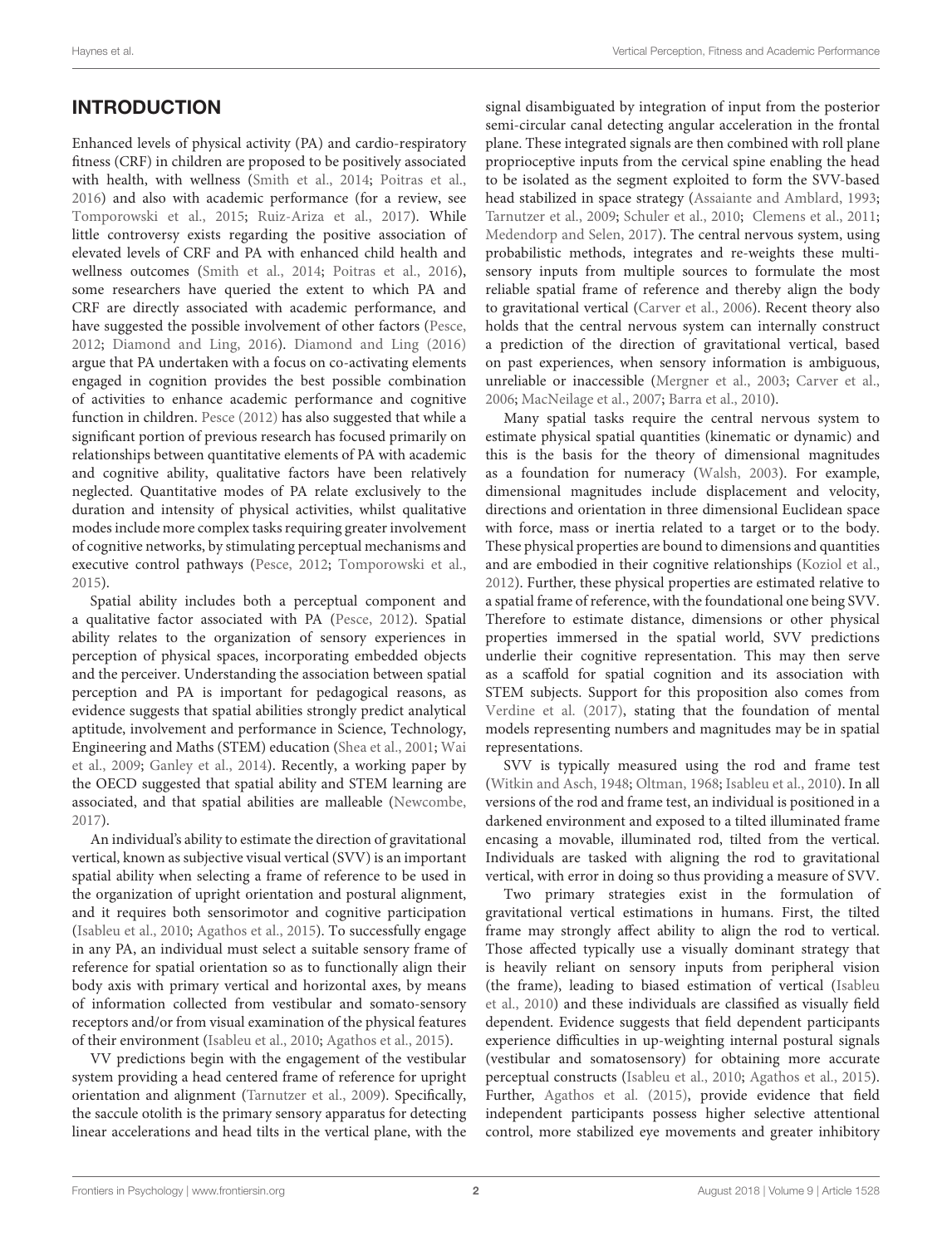capabilities than field dependent subjects, with significant advantages in academic tasks, particularly STEM performance.

Secondly, individuals whose perception of vertical (PV) is more independent of the visual frame are said to use a field independent strategy. Field independent individuals most often employ a flexibly arranged and re-weighted integration of vestibular cues and somatosensory inputs with vision for PV [\(Isableu et al.,](#page-14-5) [2010\)](#page-14-5). This strategy provides a task-specific prediction of gravitation vertical which reliably provides lower error in the estimate of vertical than does the field dependent strategy, and applies even when confronted by ambiguous, conflicting or challenging visual environments [\(Kent-Davis and](#page-14-11) [Cochran,](#page-14-11) [1989;](#page-14-11) [Isableu et al.,](#page-14-5) [2010\)](#page-14-5). Finally, with extensive experience of sensory signals related to vertical alignment, predictive mechanisms are refined leading to an internal prediction of the direction of gravitational vertical [\(Lopez et al.,](#page-14-12) [2011\)](#page-14-12) that can act as a critical arbiter in sensorily deprived environments [\(Mergner et al.,](#page-14-7) [2003;](#page-14-7) [Barra et al.,](#page-13-5) [2010\)](#page-13-5).

Early researchers into the field independent and field dependent phenomenon suggested the rod and frame test and a test of spatial cognition – the Embedded Figures Test – to examine similar properties of spatial ability, and these were at first used for field dependent and field independent classification. However upon further review, correlation analysis found that, whilst both measures of field independent and field dependent share similar characteristics, they do not measure the same thing. For example from over 300 studies, [Arbuthnot](#page-13-6) [\(1972\)](#page-13-6) found the correlation between the two measures to be moderate to strong but indicating that they were not inter-changeable. It is a widely held view that the Embedded Figures Test is a more effective test of spatial cognition in that it reflects a child's ability to perform numeracy tasks. Classification of field dependent and field independent should stipulate the type of measure used in assessment [\(Arbuthnot,](#page-13-6) [1972\)](#page-13-6).

Previous longitudinal research examining field dependence and independence in young children through to adolescence indicates that there is progress from being relatively strongly field dependent to being relatively more field independent by adulthood; with boys more field independent than girls [\(Witkin](#page-15-10) [et al.,](#page-15-10) [1967;](#page-15-10) [Bagust et al.,](#page-13-7) [2013\)](#page-13-7). At an individual level, a child from about 7 years can be classified as relatively field independent or field dependent compared to a cohort of similarly aged children. As the child in this group ages, they will generally become more field independent but their ranking relative to other subjects in this group will not significantly change [\(Witkin et al.,](#page-15-10) [1967\)](#page-15-10).

Both early research and more contemporary studies provide evidence of high inter-individual variability in the accuracy of predicting vertical using the rod and frame test, whilst within the individual there is a stable preference for the style or mode of vertical perception, leading to self-consistency in performance on a number of spatial tasks [\(Witkin,](#page-15-11) [1959;](#page-15-11) [Isableu et al.,](#page-14-5) [2010\)](#page-14-5). This prompted early researchers to identify PV as a perceptual style, whereby individuals are ranked according to their high or low error rate on performance of tasks measuring vertical perception, and then grouped as either field dependent or field independent [\(Witkin,](#page-15-11) [1959\)](#page-15-11). Conventionally, a group of individuals performing the rod and frame test is divided into top

and bottom quartiles, based on their rod and frame test results [\(Isableu et al.,](#page-14-13) [1997\)](#page-14-13). The low perceptual error quartile is classified as field independent and the highest perceptual error quartile classified as field dependent.

Field independent and field dependent individuals appear to analyze information differently, using different cognitive strategies and have different levels of cognitive neural complexity in problem solving, with field independent using an analytic strategy by breaking down the complex structure of a stimulus, and field dependent employing a more holistic style [\(Witkin](#page-15-12) [and Goodenough,](#page-15-12) [1981;](#page-15-12) [Davis and Cochran,](#page-13-8) [1982;](#page-13-8) [Jia et al.,](#page-14-14) [2014;](#page-14-14) [Agathos et al.,](#page-13-1) [2015\)](#page-13-1). Field independent individuals are also described as having an articulated body concept and percept, in which they view the available sensory array as discrete and have the ability to cognitively restructure available information to formulate more accurate perceptual predictions [\(Witkin,](#page-15-11) [1959;](#page-15-11) [Isableu et al.,](#page-14-5) [2010;](#page-14-5) [Agathos et al.,](#page-13-1) [2015\)](#page-13-1).

Expanding on the relationship between cognitive functions and rod and frame test performance in measuring SVV, research has consistently revealed differences in general learning and memory between field dependent and field independent individuals, as determined by the rod and frame test [\(Gough](#page-14-15) [and Olton,](#page-14-15) [1972;](#page-14-15) [Goodenough,](#page-14-16) [1976;](#page-14-16) [Blowers and O'Connor,](#page-13-9) [1978;](#page-13-9) [Shinar et al.,](#page-15-13) [1978;](#page-15-13) [Berger and Goldberger,](#page-13-10) [1979;](#page-13-10) [Amador-](#page-13-11)[Campos and Kirchner-Nebot,](#page-13-11) [1999\)](#page-13-11). Evidence from the Wechsler Intelligence Scale for Children supports the view that field independent children perform with greater effectiveness in tests of intelligence [\(Goodenough and Karp,](#page-14-17) [1961;](#page-14-17) [Dreyer et al.,](#page-13-12) [1971\)](#page-13-12).

Whilst evidence supports an association between rod and frame test performance and cognition, controversy still exists regarding the association with academic performance in preadolescent children (**[Table 1](#page-3-0)**). Support for the argument that the rod and frame test is related to elements of academic performance comes from [Kagan and Zahn](#page-14-18) [\(1975\)](#page-14-18), [Kagan et al.](#page-14-19) [\(1977\)](#page-14-19) and [Canavan](#page-13-13) [\(1969\)](#page-13-13), all of whom used a mechanical version of the RFT called the "Man in the Frame" rod and frame test, with a smaller visual angle of 22 degrees. Alternatively, several studies using the traditional mechanical rod and frame test with a larger visual angle of 28 degrees [\(Oltman,](#page-14-10) [1968\)](#page-14-10) have found no significant relationship between rod and frame test results and measures of academic performance [\(Buriel,](#page-13-14) [1978;](#page-13-14) [Allan et al.,](#page-13-15) [1982;](#page-13-15) [Wong,](#page-15-14) [1982;](#page-15-14) [Tinajero and Páramo,](#page-15-15) [1997\)](#page-15-15).

The reported associations between SVV, PA and motor coordination are unambiguous. Field independent compared to field dependent individuals have higher levels of PA and sports participation, and are seen as possessing greater sports potential [\(Liu and Chepyator-Thomson,](#page-14-20) [2008,](#page-14-20) [2009\)](#page-14-21), more advanced motor comptency and motor coordination [\(Meek and Skubic,](#page-14-22) [1971;](#page-14-22) [Golomer et al.,](#page-14-23) [1999\)](#page-14-23) and greater ability to learn novel motor tasks [\(Hodgson et al.,](#page-14-24) [2010\)](#page-14-24). Finally, more athletes are field independent than non-athletes [\(Brady,](#page-13-16) [1995\)](#page-13-16). Most of the studies reviewed examined SVV using the mechanical rod and frame test with a visual angle of 28 degrees [\(Oltman,](#page-14-10) [1968\)](#page-14-10). The rod and frame test appears to be able to distinguish between athletes and non-athletes due to the higher engagement of vestibular and proprioceptive sensors [\(Raviv and Nabel,](#page-14-25) [1990;](#page-14-25) [Liu and](#page-14-21) [Chepyator-Thomson,](#page-14-21) [2009\)](#page-14-21).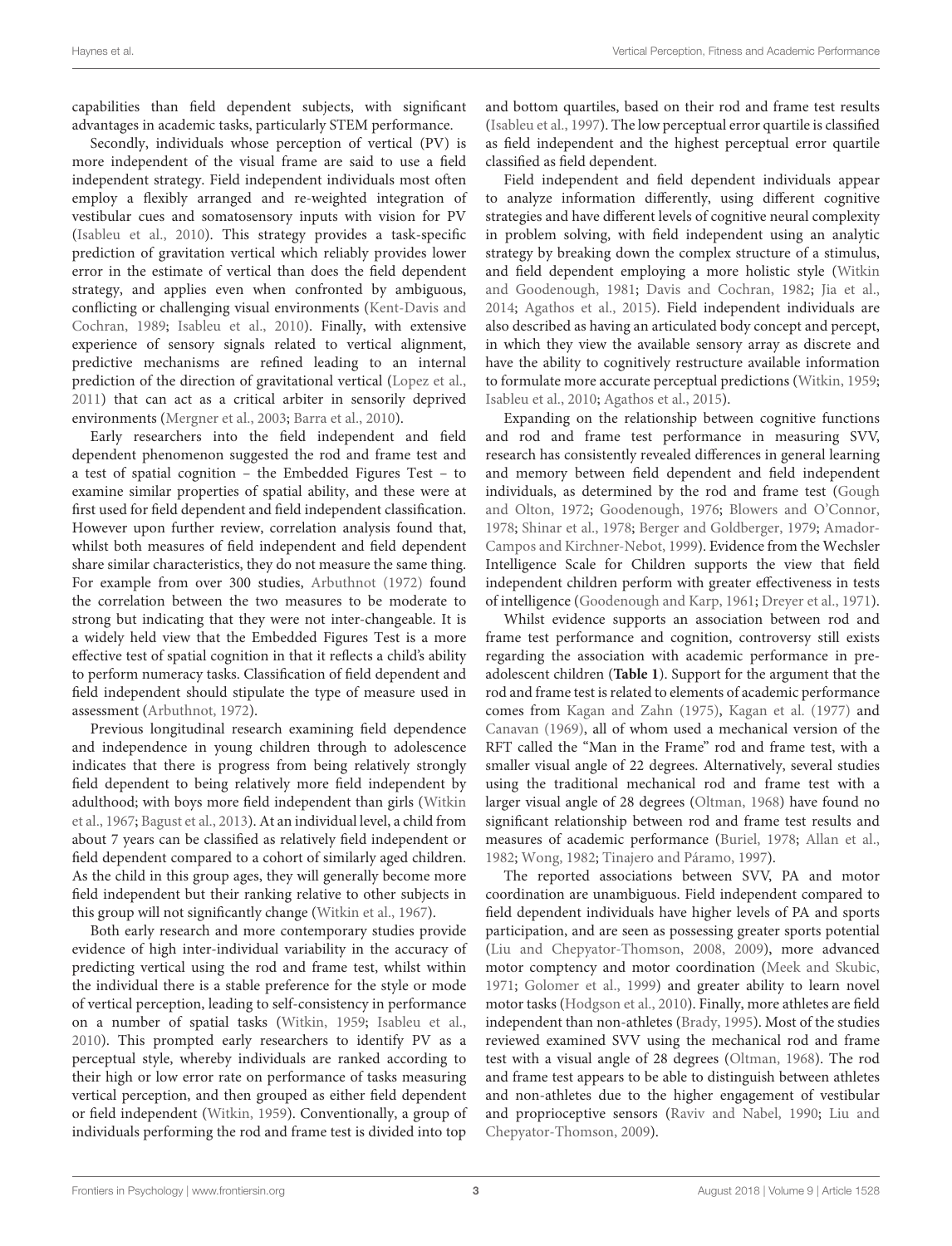<span id="page-3-0"></span>TABLE 1 | Summary of childhood studies into the association of between rod and frame tests measuring subjective visual vertical using either a small or large visual angle with academic performance.

|                           |           |      | <b>Study methodology</b>                       |                     |                                        | Academic association                                                                      |              |                    |  |
|---------------------------|-----------|------|------------------------------------------------|---------------------|----------------------------------------|-------------------------------------------------------------------------------------------|--------------|--------------------|--|
| <b>Study</b>              | Age       | N    | <b>Test</b>                                    | <b>Visual angle</b> | Research                               | <b>Results association</b><br>with rod and frame<br>test                                  | Numeracy     | Reading<br>English |  |
| Kagan et al., 1977        | $10 - 12$ | 230  | MF                                             | 22° small           | Correlation                            | Maths and English<br>moderate to strong<br>correlation                                    | ✓            | ✓                  |  |
| Kagan and Zahn, 1975      | $8 - 12$  | 134  | MF                                             | 22° Small           | Correlation and<br>multiple regression | Sig correlation maths<br>$(\beta = -0.22)$ and English<br>$(\beta = -0.19)$               | ✓            | ✓                  |  |
| Canavan, 1969             | $10 - 12$ | 1167 | MF                                             | 22° small           | Correlation                            | Maths and English<br>moderate to strong<br>correlation                                    | $\checkmark$ | $\checkmark$       |  |
| <b>Buriel, 1978</b>       | $7 - 10$  | 80   | Hybrid large visual<br>angle, MF RFT<br>design | $28^\circ$ large    | Correlation ANOVA                      | No relationship maths<br>or English                                                       | $\times$     | $\times$           |  |
| Wong, 1982                | $10 - 11$ | 90   | PRFT                                           | $28^\circ$ large    | Correlation<br>regression              | No relationship maths,<br>English or language                                             | $\times$     | $\times$           |  |
| Tinajero and Páramo, 1997 | $13 - 16$ | 408  | PRFT                                           | $28°$ large         | <b>MANOVA</b>                          | No significant source of<br>variance languages,<br>science, maths, English<br>and overall | $\times$     | $\times$           |  |

Methodology: man in the frame (MF) RFT with visual angle 22°, portable rod and frame test (PRFT) with visual angle 28° Hybrid – portable rod and frame test with the man in the frame visual task.



<span id="page-3-1"></span>The visual angle projected onto the eye during the rod and frame test is an important factor in SVV performance. The visual angle is produced by two straight lines drawn from the peripheral points of a seen object to the fovea of the eye and is normally stated in degrees of arc (**[Figure 1](#page-3-1)**), and visual angles are an important discriminating characteristic between small and large field of view environments in spatial perception [\(Wang et al.,](#page-15-16) [2014\)](#page-15-16).

Large-scale field-of-view environments naturally produce large visual (retinal) angles. When the participant is an active part of the environment the PV incorporates the involvement of proprioceptive and vestibular input, causing visual-vestibular interactions generated by the head, body and eye movements that are made in order to take in the full visual array. Research suggests that large visual angles promote perceptions related to environmental interactions, such as movement and navigation,

and may be more closely associated with PA measures [\(Quaiser-](#page-14-26)[Pohl et al.,](#page-14-26) [2004\)](#page-14-26). On the other hand, perceptions formed by small scene environments characteristically employ small visual angles with reduced eye, head or body movements and are more reliant on foveal-based ventral visual streams. [Quaiser-Pohl](#page-14-26) [et al.](#page-14-26) [\(2004\)](#page-14-26) provide evidence that small visual angle RFT scores have a moderate to strong correlation with other small-scale environment spatial cognitive tasks, the Water-Level-Task and a Mental-Rotations-Test, in 10–12 years old children, while large scale environments with large visual angles were uncorrelated with the small visual angle RFT. [Quaiser-Pohl et al.](#page-14-26) [\(2004\)](#page-14-26) suggested that it is the small-scale visual environments that tap directly into the spatial reasoning mechanisms associated with STEM subjects.

Finally, SES was included as it has been found to be a strong predictor of academic performance [\(Mezzacappa,](#page-14-27) [2004;](#page-14-27) [Sirin,](#page-15-17) [2005\)](#page-15-17) and CRF [\(Duncan et al.,](#page-14-28) [2002\)](#page-14-28) and has previously been associated with performance with the rod and frame test [\(Maceachron and Gruenfeld,](#page-14-29) [1978\)](#page-14-29). Therefore, including SES as a benchmarking measure enables the assessment of the relative importance of different associations.

The current study examined the cross-sectional relationships between PA, CRF, SES, academic performance and a Computerised Rod And Frame Test (CRAFT) in 10-yearold children. This study is the first to examine PV using a small visual angle CRAFT in association with both academic and physical health-related measures in a large cohort of 10 years old children.

The primary hypothesis was that measurement of SVV using a small visual angle would be significantly associated with measures of academic performance, with the greatest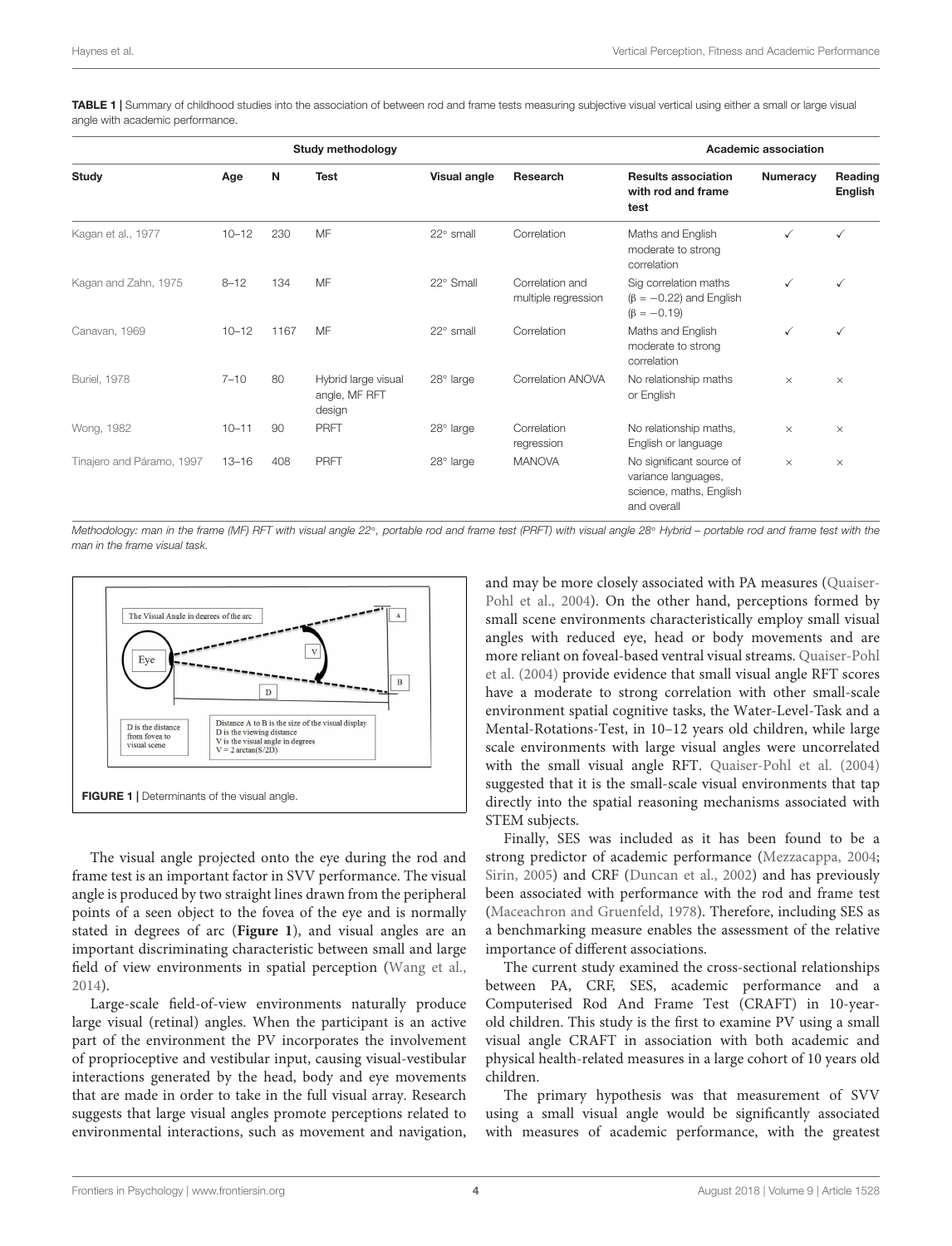association arising in numeracy scores and would generate significant effects when comparing field dependent with field independent individuals. It was further hypothesized that the SVV results would have significantly smaller associations with PA-related measures, in a manner different from findings in previous studies using a large visual angle task. Finally, it was proposed that grouping participants into the highest and lowest PA and CRF quartiles would show that children who exhibit higher CRF and PA levels have a significant advantage in areas of academic performance and support the role of enhanced PA levels as a moderating effect on academic performance.

# MATERIALS AND METHODS

### **Participants**

The data were collected as part of the Lifestyle of our Kids (LOOK) that included 853 (418 females) children with mean age 11.3 years [(SD 0.3) years] in a longitudinal study that involved 29 elementary (primary) schools in Canberra in the Australian Capital Territory [\(Telford et al.,](#page-15-18) [2009\)](#page-15-18). From the total LOOK sample there were 341 (162 females) children who performed all the tests required for the current study. The numbers of children in the regression analyses on academic score dependent variables were; Overall Academic Score ( $n = 341$ ), Numeracy ( $n = 345$ ), Reading ( $n = 345$ ) and Writing ( $n = 346$ ). The difference in the numbers of children in this study compared to the total involved in the research was primarily related to access to children on testing days. Elements of testing were conducted at different times, some at school and some at a hospital location, and if children did not attend school on the relevant testing days, their data was not collected. The measure of SES used in study was obtained from a parent questionnaire on the level of education achieved, however not all parents returned this questionnaire. Further, some children did not sit the Australian National Assessment Program Literacy and Numeracy (NAPLAN) exam due to parental choice. For the PA measure, the children were encouraged to wear the pedometer each week, however not all did so.

Academic tests were conducted in the same year as with the other measures, except for the CRAFT with data collected 4 months before the academic tests. The relative uniformity of the schools in the study reflected the fact that all schools were part of a local public education system, receiving similar funding. This study was approved by the Australian Capital Territory Health and Community Care Human Research Ethics Committee. Participation by the children was voluntary and informed consent for involvement was received from parents or guardians.

### Measures

### Perception of Vertical Measurement

With the CRAFT, a 430 mm flat screen monitor presented an image of a tilted illuminated frame enclosing a tilted illuminated rod. The square illuminated frame was 185 mm wide and surrounded by a blackened cylinder 330 mm diameter and 500 mm long [\(Haynes et al.,](#page-14-30) [2008\)](#page-14-30). The viewing tube was set 30 mm from the computer screen. The computer screen, viewing tube and child were all covered by a dark cloth eliminating any external light source. When tested, the child was seated with the viewing tube at eye level and their chin placed on a foam rest within the entrance of the viewing tube, and to limit proprioceptive and vestibular inputs during the trials the child was requested to remain still. The visual angle of twenty degrees was calculated from the distance of the chin rest on the viewing tube to the square frame appearing on the computer screen. Designing the CRAFT with a small visual angle and reducing head motion enabled measurement of a child's prediction of gravitational vertical with reduced visual-vestibular interactions and proprioceptive inputs.

Children were asked to imagine that the rod was a rocket ship aimed to shoot straight up to an imaginary moon. The children were told that in the event the rocket ship was not pointing straight up, then it would crash. The child was given two practice trials to "launch the rocket ship to the moon." If performance was poor, the child was shown the error and instructed on the correct alignment.

The test consisted of ten trials presented in random order, consisting of five frames tilted clockwise and five frames tilted anti-clockwise at eighteen degrees to vertical. The rod was positioned either twenty degrees positive or negative to vertical with the frame tilted eighteen degrees clockwise or counterclockwise (**[Figure 2](#page-5-0)**). The child could move the rod using a handheld mouse and when satisfied with the "rocket ship" alignment, pressed the space bar to record their response, thereby giving an angle from the vertical, and were then automatically moved onto the next trial. The mean of the ten absolute (unsigned) errors for each subject was calculated. The reliability of the mechanical rod and frame test has been previously found to be acceptable [\(Witkin et al.,](#page-15-10) [1967\)](#page-15-10).

### Socio-Economic Status Measurement

The measure of SES employed was obtained from a questionaire enquiring about the level of educational attainement by either of the parents. Score of one indicated year 10 level, score two was high school level of education and score three was tertiary qualification. Because SES has been found to be a strong predictor of academic performance [\(Sirin,](#page-15-17) [2005\)](#page-15-17), knowing SES is critical in any study of academic performance differences.

### Physical Activity and Physical Fitness Measurements

Cardio-respiratory fitness was assessed by a twenty-meter multistage run [\(Tomkinson et al.,](#page-15-19) [2003\)](#page-15-19) using methods described by [Telford et al.](#page-15-18) [\(2009\)](#page-15-18). Participants ran between two lines, 20 m apart, while keeping pace with a loud beeping sound arising from a sound amplifier. The measure of CRF was the number of stages reached in the multistage run.

Physical activity was measured by AT pedometers (New-Lifestyles, Lee's Summit, MO, United States) considered to be sufficiently valid and reliable [\(Beets et al.,](#page-13-17) [2005\)](#page-13-17) as described by [Telford et al.](#page-15-18) [\(2009\)](#page-15-18). PA was measured by pedometer use for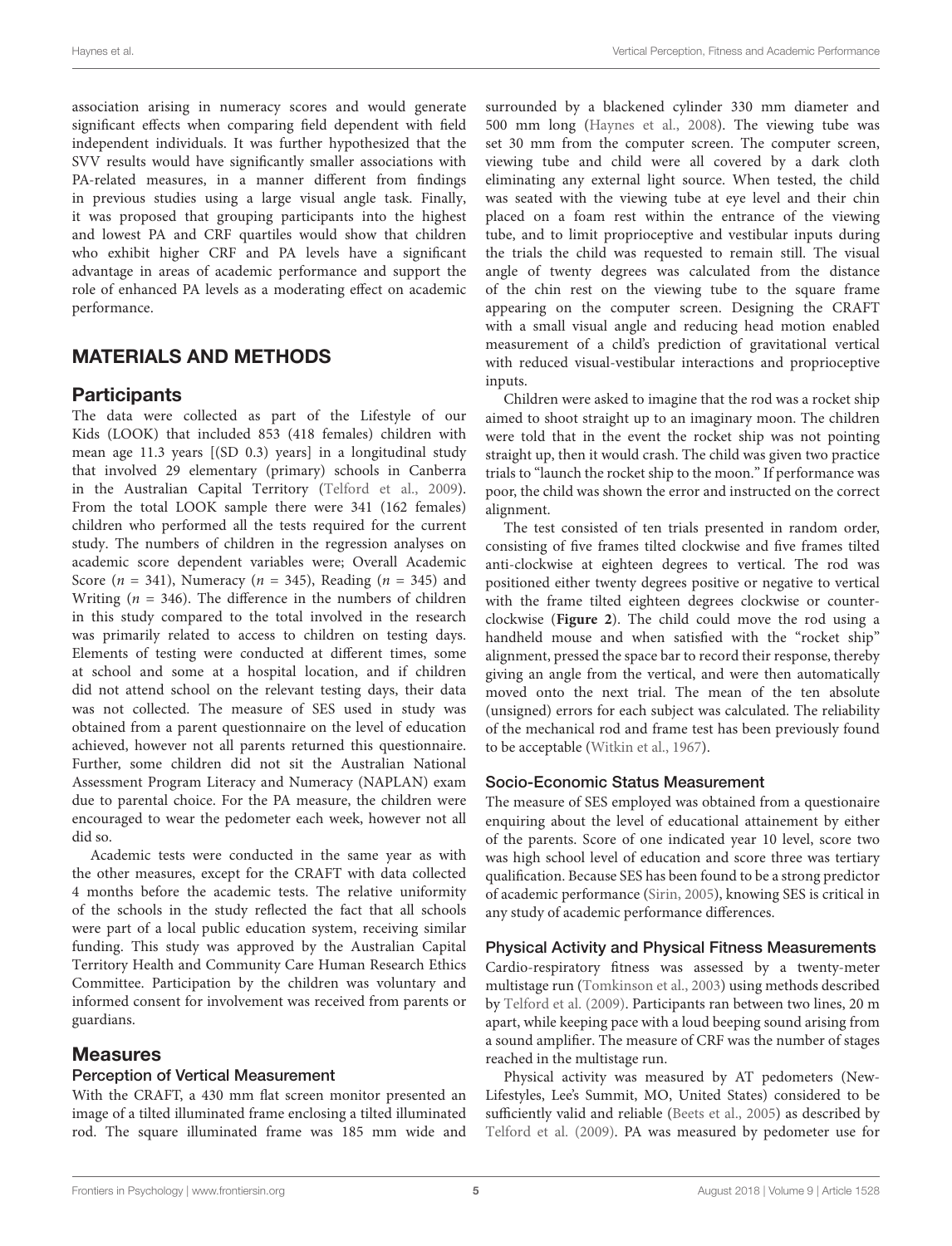

<span id="page-5-0"></span>seven consecutive days by every child, conducted as described in [Telford et al.](#page-15-18) [\(2009\)](#page-15-18). A PA index was formulated engaging the Best Linear Unbiased Predictor (BLUPS) [\(Robinson,](#page-15-20) [1991\)](#page-15-20).

### Academic Performance Measurement

Academic performance was measured by the NAPLAN tests conducted in year five<sup>[1](#page-5-1)</sup>. The Australian Department of Education is responsible for all testing and scaling of results collected from all Australian primary school children. Numeracy, Reading, and Writing scores were collected from the NAPLAN results for the current project. Persuasive and narrative writing skills were examined in the Writing task. Literacy proficiency is tested by reading tasks, and focuses on the reading and comprehension of written English. The Year five reading text included biographies, autobiographies and persuasive passages. Several competencies were examined in the Year five NAPLAN numeracy test, including algebra, quantities, patterns and measurements and space concepts.

### Statistical Analysis

Descriptive statistics were obtained first. Bivariate correlations between the procedures were calculated as a validity check, to determine if the individual variables within a class had significant relationships. Correlation analysis used the maximum number of

<span id="page-5-1"></span><sup>1</sup><https://www.nap.edu.au/>

participants available so as to get the best estimate of descriptive statistics. Effect size for bivariate correlations using Pearson's coefficient of correlation was determined using the classification provided by [Cohen](#page-13-18) [\(1992\)](#page-13-18), with a small effect at 0.1, medium at 0.3 and large at 0.5.

To examine the contribution of SVV in the explanation of academic performance in ten year old children, a hierarchical multiple regression analysis was performed. A series of three-step hierarchical linear regressions were undertaken on dependent variables – Year five NAPLAN results in Reading, Writing, Numeracy and overall academic scores. Independent predictor variables were: CRF, PA, CRAFT, and SES. As well, sex (male, female) was included as a dichotomous variable in the hierarchical linear regression model. All statistical assumptions were met in the analyses. In step one, independent variables PA and CRF were regressed. Sociocultural factors – SES and the dichotomous gender variable were included in step two. The third step involved including the measure of SVV measured with the CRAFT. In order to adjust significance level for multiple comparisons, the Bonferroni correction was employed and the alpha level was set at 0.01.

The upper and lower quartiles were determined for all independent variables. The two groups were defined as "first quartile" (children who achieve the highest competency in a task) and "fourth quartile" (children who have the lowest competency in a task).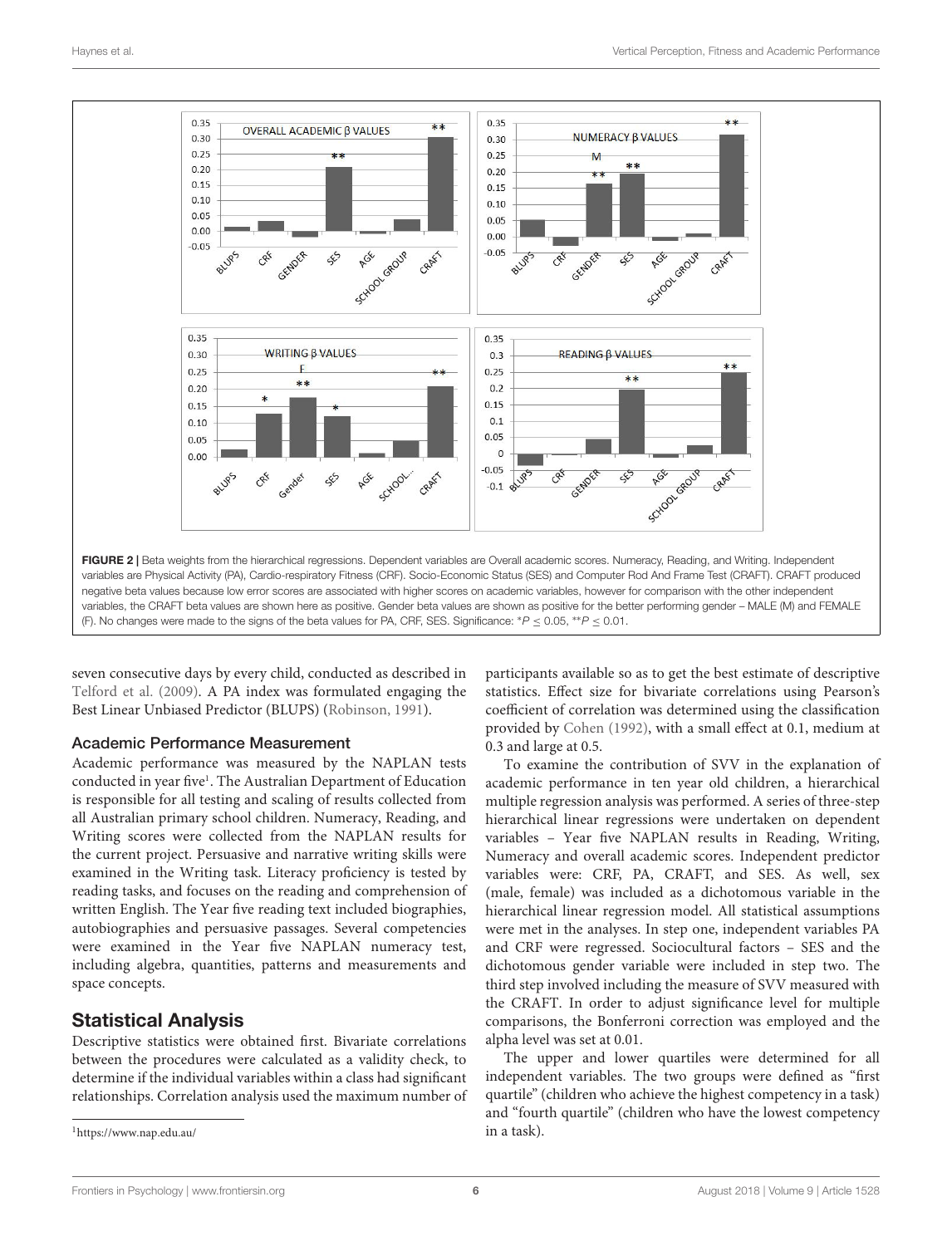Students in the first quartile (low CRAFT error scores indicating an ability to accurately assess gravitational vertical) were classified as field independent; and fourth quartile participants (high error in predicting vertical) and were classified as field dependent. Quartile splits for PA and CRF were also applied to the academic variables. To assess the influence of classification of individuals as field independent or field dependent, independent groups t-tests were applied to the quartiles produced from the CRAFT, first with dependent variables Numeracy, Reading, Writing and overall academic performance, as well as PA CRF, and SES. Independent-groups t-tests were also performed on the quartile splits on PA and CRF scores with dependent measures; Reading, Writing, Numeracy and overall academic score, and with CRAFT performance. Means and standard deviations were calculated for Reading, Writing, Numeracy and overall academic scores to determine overall academic performance in the different groups. Using the quartile mean scores and standard deviation, effect size was calculated using Cohen's d, the standardized mean difference, with a small effect designated as 0.2, medium as 0.5 and large as 0.8 [\(Cohen,](#page-13-18) [1992\)](#page-13-18). Statistical analyses were performed using SPSS version 21 with statistical significance set at 0.05.

# RESULTS

**[Table 2](#page-7-0)** provides descriptive statistics. Bivariate correlations between the three measures of academic performance from the national examination scheme (reading, writing, and numeracy) and summed academic scores, together with the CRAFT, CRF, PA, and SES results are presented in **[Table 3](#page-7-1)**.

Small to medium-sized, statistically significant correlations were observed between the CRAFT and individual measures of academic performance, measured by the NAPLAN tests in ten year old school children for reading ( $r = -0.24$ ,  $p < 0.001$ ), writing ( $r = -0.2$ ,  $p < 0.001$ ), numeracy ( $r = -0.35$ ,  $p < 0.001$ ) and summed academic scores ( $r = -0.31$ ,  $p < 0.001$ ). Small to medium sized correlations were found between SES and academic performance in reading ( $r = 0.24$ ,  $p < 0.001$ ), writing  $(r = 0.21, p < 0.001)$ , numeracy  $(r = 0.25, p < 0.001)$  and overall academic scores ( $r = 0.27$ ,  $p < 0.001$ ).

Cardio-respiratory fitness association with numeracy was significant and classified as small ( $r = 0.12$ ,  $p = 0.007$ ), as it was with Overall Academic Scores ( $r = 0.12$ ,  $p = 0.009$ ), and with writing having a small to medium effect size  $(r = 0.15, p < 0.001)$ . No association was discovered between CRF and reading. PA had a small to medium, significant relationship with numeracy  $(r = 0.15, p < 0.001)$  only.

Socio-economic status had no significant correlation with CRF or PA. SES produce a small significant association with CRAFT  $(r = -0.11, p = 0.021)$ . Moderate and significant correlations were observed between PA and CRF ( $r = 0.49$ ,  $p < 0.001$ ). Moderate to large and significant correlations were found between numeracy and reading ( $r = 0.69$ ,  $p < 0.001$ ), numeracy and writing ( $r = 0.49$ ,  $p < 0.001$ ) and reading and writing ( $r = 0.58$ ,  $p < 0.001$ ). PA and CRF correlation scores with the CRAFT were not significant (all  $p > 0.1$ ).

Hierarchical linear regression analysis is exhibited in **[Table 4](#page-9-0)**. Beta values were tabulated from the regression analysis in individual column charts (**[Figure 1](#page-3-1)**) for dependent variables; Overall academic scores, numeracy, reading and writing with independent variables being PA, CRF, SES, and CRAFT score. In relation to overall academic scores, hierarchical linear regression analysis results from step one revealed no significant relationships with PA and CRF variables. Step two was significant  $(R<sup>2</sup> = 0.09)$  and provides evidence of a significant association with overall academic scores arising from SES. No significant association found from the gender variable. Step three including only the CRAFT variable with scores tending to be higher (greater field dependent) for poorer academic scores, giving a negative B-weight, and PV variable alone accounted for 8.4% of the summed overall academic scores variance. CRAFT measurement performance ( $\beta = -0.3$ ;  $t = -5.85$ ,  $p < 0.001$ ) had significantly higher beta values than SES measures ( $\beta$  = 0.26;  $t$  = 5.22,  $p < 0.001$ ). The model accounted for 16.8% of the variance.

In explanation of Numeracy, hierarchical multiple regressions revealed that from step one, neither CRF nor PA contributed significantly to the variance of the model. Introducing step two explains an additional 11.4% of variance with SES and male gender both significant. Step three provides evidence of 19.9% of variance in the model (adj  $R^2 = 0.2$ ) with the CRAFT variable explaining 7.9% of the variance of the model. Significant beta values in step three were PV score (CRAFT) ( $\beta$  = -0.288;  $t = -5.821, p < 0.001$ , SES ( $\beta = 0.22$ ;  $t = 4.51, p < 0.001$ ) and sex (male) ( $\beta = 0.21$ ;  $t = 3.895$ ,  $p < 0.001$ ).

The results of step one, when examining the Reading dependent variable, reveal PA and CRF variables produce no significant association. In step two, SES and gender dichotomous variable were entered, with only SES explaining variance in the model ( $R^2 = 0.59$ ). When all five variables were included in the step three model, only SES (β = 0.254; 4.984;  $p = < 0.001$ ) and SVV (β = -0.239; t = -4.611;  $p < 0.001$ ) variables were significant. SVV variable measured by the CRAFT explained 4.1% of the variance. Together the six independent variables accounted for 10.1% of the variance in Reading scores.

To examine the unique contribution of SVV in the explanation of writing skill in eleven year old children, a three step hierarchical multiple regression analysis was performed. Step one examining PA and CRF variables provided evidence of a significant small association arising in CRF. 1.4% of the variance arising in the model was explained in step one. By step two a further significant 8% of the variance is explained in the model with SES and gender (female) significant in their contribution. Step three, including the five variables in the model, provides 12.4% of the variance explained by the model, with SVV explaining 5.4% of the model. The three independent variables significantly related to the results in this model were SES ( $\beta$  = 0.19; t = 3.6; p < 0.001), SVV ( $\beta$  = -0.21; t = -3.98;  $p < 0.001$ ) and gender (female) (β = -0.15; t = -2.76; p = 0.006).

To compare the effects of classification regarding a field independent or field dependent perceptual style, with the quartiles produced from the CRAFT, t-tests were applied to examine overall academic scores, numeracy, reading and writing (**[Table 5](#page-9-1)**). Numbers of participants classified as field dependent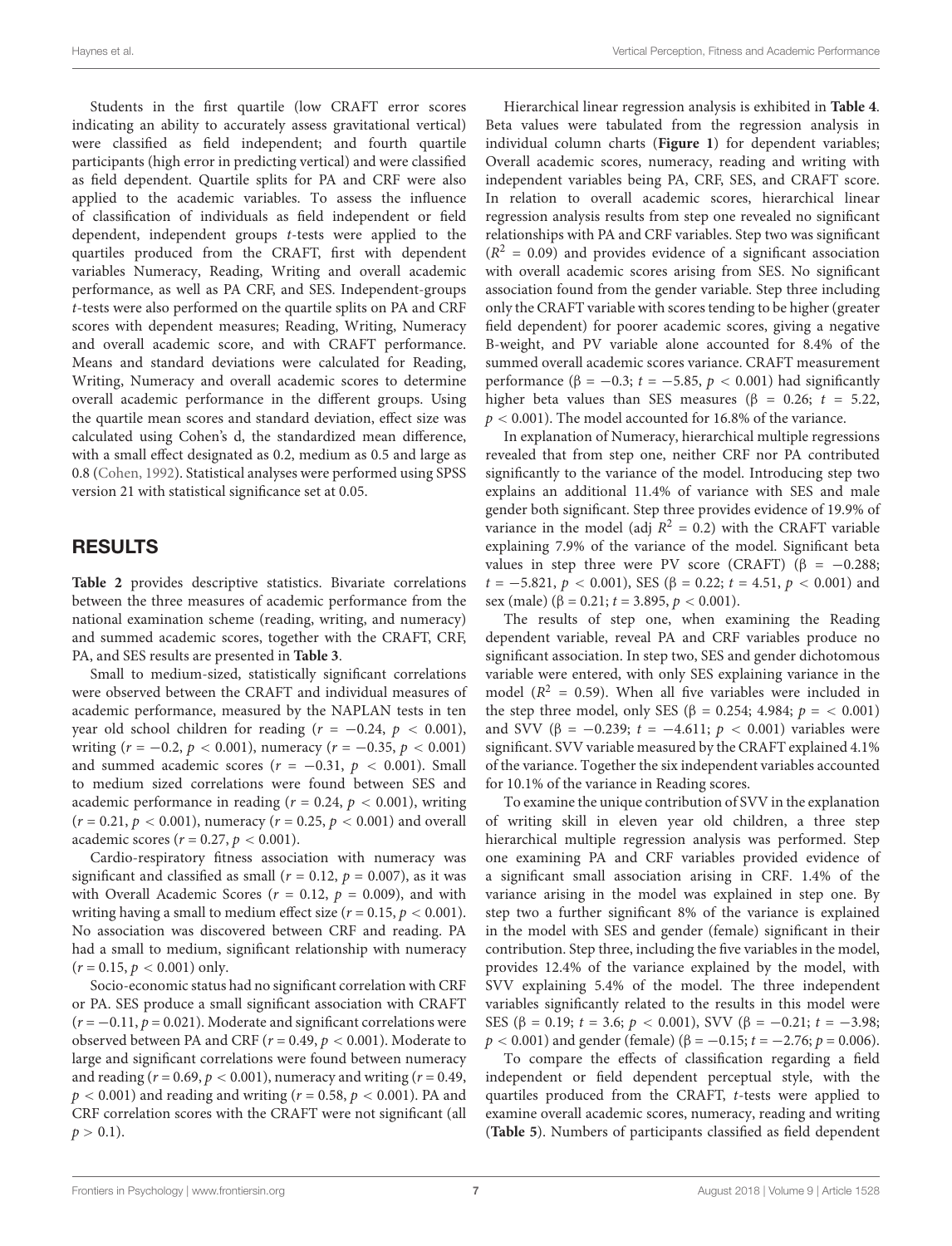#### <span id="page-7-0"></span>TABLE 2 | Descriptive statistics.

| Independent variable    | N   | Min    | Max   | Mean  | St. Dev |
|-------------------------|-----|--------|-------|-------|---------|
| <b>CRAFT</b>            | 541 | 0.8    | 55    | 5.6   | 5.7     |
| Overall academic scores | 705 | 202.33 | 716.7 | 489.7 | 62.8    |
| Numeracy                | 714 | 307.00 | 771   | 484.8 | 71.5    |
| Writing                 | 716 | 89.00  | 692   | 483.5 | 71.7    |
| Reading                 | 715 | 98.00  | 754   | 499.5 | 77.9    |
| <b>SES</b>              | 593 |        | 3     | 2.49  | 0.72    |
| PA                      | 853 | 64.99  | 133.7 | 100.1 | 11.1    |
| <b>CRF</b>              | 534 | 1.30   | 11.5  | 5.34  | 1.9     |
| Valid (listwise)        | 341 |        |       |       |         |

Sample means, standard deviation (St. Dev) minimum (min) and maximum (max). Computerised Rod And Frame Test (CRAFT), Socio-Economic Status (SES), Cardio-Respiratory Fitness (CRF), and Physical Activity (PA). SES score represents the highest educational attainment by a parent with one representing lowest level of education with three representing a university degree or similar. PA score represent an index of PA with a low score indicating low levels of PA and high scores representing high levels of PA CRF represented by a shuttle run score with the number of stages completed.

#### <span id="page-7-1"></span>TABLE 3 | Bivariate correlation coefficient matrix.

|             |              | 1            | $\overline{2}$ | 3            | 4            | 5            | 6            | $\overline{7}$ | 8            |
|-------------|--------------|--------------|----------------|--------------|--------------|--------------|--------------|----------------|--------------|
| 1. CRAFT    | $\mathsf{r}$ | $\mathbf{1}$ | $-0.31**$      | $-0.345**$   | $-0.2**$     | $-0.243**$   | $-0.111*$    | $-0.078$       | $-0.056$     |
|             | Sig.         |              | 0.001          | 0.001        | 0.001        | 0.001        | 0.021        | 0.07           | 0.239        |
|             | $\hbox{N}$   | 541          | 507            | 513          | 514          | 514          | 429          | 541            | 442          |
| 2. OAS      | r            |              | $\mathbf{1}$   | $0.852**$    | $0.806**$    | $0.896**$    | $0.274**$    | 0.074          | $0.116**$    |
|             | Sig.         |              |                | 0.001        | 0.001        | 0.001        | 0.001        | 0.051          | 0.009        |
|             | $\hbox{N}$   |              | 705            | 705          | 705          | 705          | 526          | 705            | 503          |
| 3. NUMERACY | r            |              |                | $\mathbf{1}$ | $0.493**$    | $0.691**$    | $0.254**$    | $0.146**$      | $0.12**$     |
|             | Sig.         |              |                |              | 0.001        | 0.001        | 0.001        | 0.001          | 0.007        |
|             | $\mathsf N$  |              |                | 714          | 708          | 709          | 532          | 714            | 510          |
| 4. WRITING  | r            |              |                |              | $\mathbf{1}$ | $0.582**$    | $0.209**$    | 0.051          | $0.146**$    |
|             | Sig.         |              |                |              |              | 0.001        | 0.001        | 0.173          | 0.001        |
|             | $\mathsf N$  |              |                |              | 716          | 711          | 532          | 716            | 512          |
| 5. READING  | r            |              |                |              |              | $\mathbf{1}$ | $0.24**$     | $-0.007$       | 0.034        |
|             | Sig.         |              |                |              |              |              | 0.001        | 0.846          | 0.449        |
|             | $\mathsf N$  |              |                |              |              | 715          | 533          | 715            | 510          |
| 6. SES      | r            |              |                |              |              |              | $\mathbf{1}$ | $-0.01$        | 0.032        |
|             | Sig.         |              |                |              |              |              |              | 0.806          | 0.52         |
|             | $\hbox{N}$   |              |                |              |              |              | 593          | 593            | 414          |
| 7. PA       | r.           |              |                |              |              |              |              | $\mathbf{1}$   | $0.487**$    |
|             | Sig.         |              |                |              |              |              |              |                | 0.001        |
|             | $\mathsf N$  |              |                |              |              |              |              | 853            | 534          |
| 8. CRF      | r.           |              |                |              |              |              |              |                | $\mathbf{1}$ |
|             | Sig.         |              |                |              |              |              |              |                |              |
|             | $\hbox{N}$   |              |                |              |              |              |              |                | 534          |

Significance and number of participants for 10 years old children for the Rod and Frame Test (RFT), Cardio Respiratory Fitness (CRF), Physical Activity (PA), Socio-Economic Status (SES) and NAPLAN data from summed academic scores and individual results in Reading, Writing, and Numeracy. <sup>∗</sup>Correlation is significant at the 0.05 level (2-tailed). ∗∗Correlation is significant at the 0.001 level (2-tailed).

ranged from 130 to 140 participants, whilst field independent participants also ranged from 130 to 140 participants; depending on the variable of interest. Significant differences between the first (field independent) and fourth (field dependent) quartiles obtained from independent-groups t-tests for the CRAFT were observed in Numeracy  $[d = 0.82; (t_{265}) = 6.71, p < 0.001]$ , Overall academic scores  $[d = 0.65; (t_{263}) = 5.29, p < 0.001]$ , Reading  $[d = 0.47; (t_{264}) = 3.859, p < 0.001)$  and Writing  $[d = 0.36; (t_{264}) = 2.960, p = 0.003]$  with the field independent group outperforming the field dependent group on each variable. PA was positively associated with field independent perceptual style  $[d = 0.4; (t_{277}) = 3.342, p = 0.001]$  and CRF  $[d = 0.26;$  $(t_{215})$  = 1.913,  $p = 0.057$ ] There was no significant difference between field independent and field dependent individuals in SES.

Fitter children measured by CRF were associated with enhanced Overall academic scores  $[d = 0.24; (t_{262}) = -1.988$ ,  $p = 0.05$ ], Numeracy  $[d = 0.29; (t_{266}) = -2.337, p = 0.02]$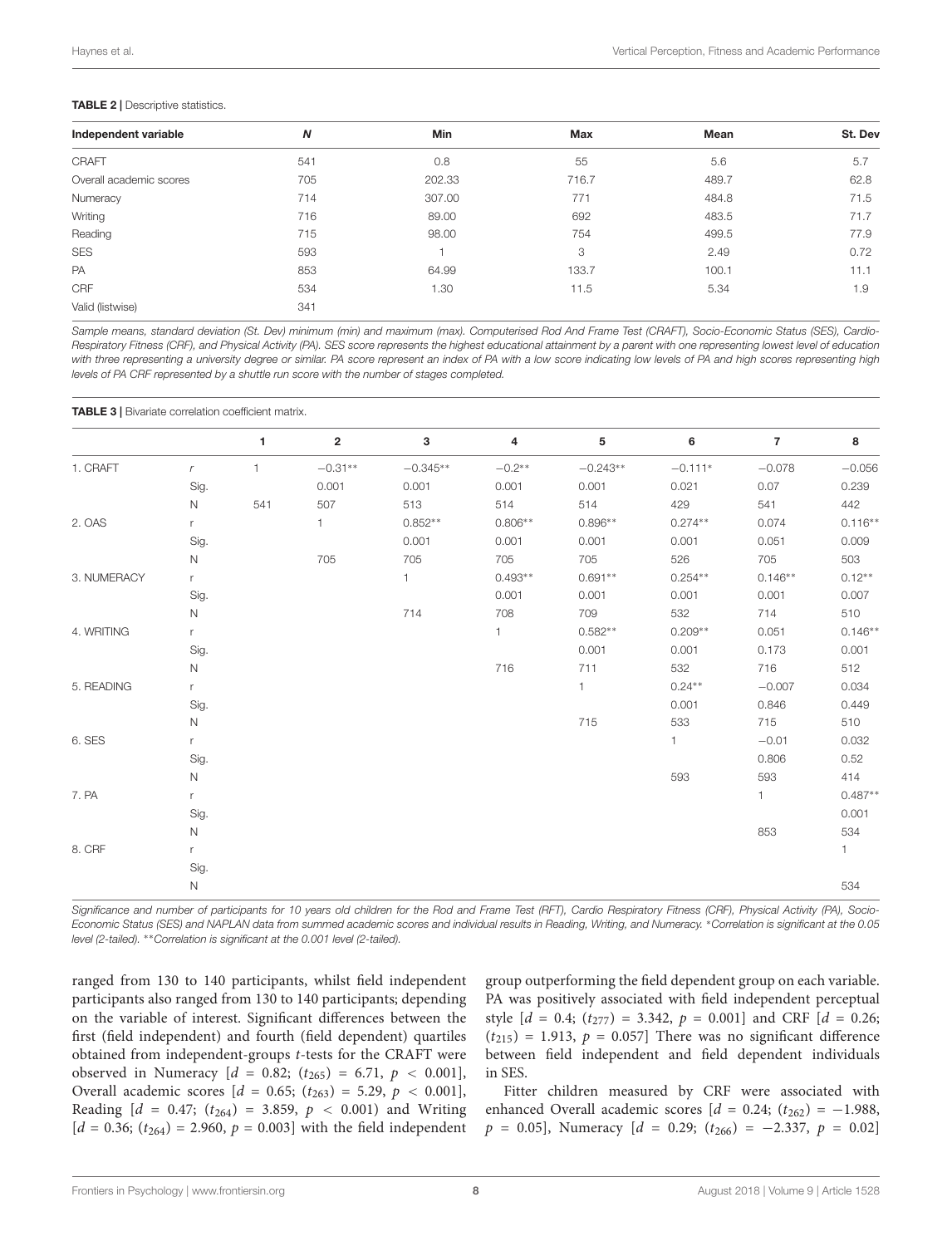TABLE 4 | Hierarchical regression models predicting academic performance in primary schoolchildren.

| Model                                 | в        | Std. Error | β        | t        | Sig.  | Adj $R^2$ | $R^2$ Change | <b>Sig F Change</b> |
|---------------------------------------|----------|------------|----------|----------|-------|-----------|--------------|---------------------|
| Overall academic scores ( $N = 341$ ) |          |            |          |          |       |           |              |                     |
| (Constant)                            | 476.458  | 26.841     |          | 17.751   | 0.001 |           |              |                     |
| Step 1 <sub>PA</sub>                  | 0.114    | 0.304      | 0.024    | 0.375    | 0.708 |           |              |                     |
| CRF                                   | 2.253    | 1.960      | 0.073    | 1.150    | 0.251 |           |              |                     |
|                                       |          |            |          |          |       | 0.002     | 0.008        | 0.275               |
| (Constant)                            | 417.747  | 27.626     |          | 15.122   | 0.001 |           |              |                     |
| Step 2 <sub>PA</sub>                  | 0.026    | 0.299      | 0.005    | 0.085    | 0.932 |           |              |                     |
| CRF                                   | 1.711    | 1.895      | 0.055    | 0.903    | 0.367 |           |              |                     |
| <b>SES</b>                            | 24.376   | 4.263      | 0.297    | 5.718    | 0.001 |           |              |                     |
| <b>GENDER</b>                         | 6.481    | 6.547      | 0.055    | 0.99     | 0.323 |           |              |                     |
|                                       |          |            |          |          |       | 0.086     | 0.089        | 0.001               |
| (Constant)                            | 457.460  | 27.214     |          | 16.810   | 0.001 |           |              |                     |
| Step 3 <sub>PA</sub>                  | 0.000    | 0.285      | 0.001    | 0.001    | 1.000 |           |              |                     |
| $\ensuremath{\mathsf{CRF}}$           | 1.253    | 1.810      | 0.04     | 0.692    | 0.489 |           |              |                     |
| SES                                   | 21.381   | 4.099      | 0.26     | 5.216    | 0.001 |           |              |                     |
| <b>GENDER</b>                         | 0.64     | 6.325      | 0.005    | 0.101    | 0.92  |           |              |                     |
| CRAFT                                 | $-3.335$ | 0.57       | $-0.297$ | $-5.851$ | 0.001 |           |              |                     |
|                                       |          |            |          |          |       | 0.168     | 0.084        | 0.001               |
| Numeracy ( $N = 345$ )                |          |            |          |          |       |           |              |                     |
| (Constant)                            | 419.180  | 32.537     |          | 12.883   | 0.001 |           |              |                     |
| Step 1 <sub>PA</sub>                  | 0.693    | 0.369      | 0.118    | 1.879    | 0.061 |           |              |                     |
| CRF                                   | 0.822    | 2.382      | 0.022    | 0.345    | 0.73  |           |              |                     |
|                                       |          |            |          |          |       | 0.011     | 0.017        | 0.054               |
| (Constant)                            | 349.968  | 33.091     |          | 10.576   | 0.001 |           |              |                     |
| Step 2 <sub>PA</sub>                  | 0.3      | 0.358      | 0.051    | 0.839    | 0.402 |           |              |                     |
| $\ensuremath{\mathsf{CRF}}$           | $-0.953$ | 2.27       | $-0.025$ | $-0.42$  | 0.675 |           |              |                     |
| <b>SES</b>                            | 25.939   | 5.111      | 0.257    | 5.075    | 0.001 |           |              |                     |
| GENDER (M)                            | 36.167   | 7.853      | 0.250    | 4.606    | 0.001 |           |              |                     |
|                                       |          |            |          |          |       | 0.121     | 0.114        | 0.001               |
| (Constant)                            | 395.386  | 32.548     |          | 12.148   | 0.001 |           |              |                     |
| Step 3 <sub>PA</sub>                  | 0.29     | 0.341      | 0.049    | 0.85     | 0.396 |           |              |                     |
| $\ensuremath{\mathsf{CRF}}$           | $-1.538$ | 2.170      | $-0.04$  | $-0.709$ | 0.479 |           |              |                     |
| <b>SES</b>                            | 22.183   | 4.923      | 0.22     | 4.506    | 0.001 |           |              |                     |
| GENDER (M)                            | 29.544   | 7.584      | 0.205    | 3.895    | 0.001 |           |              |                     |
| CRAFT                                 | $-3.953$ | 0.679      | $-0.288$ | $-5.821$ | 0.001 |           |              |                     |
|                                       |          |            |          |          |       | 0.199     | 0.079        | 0.001               |
| Reading ( $N = 345$ )                 |          |            |          |          |       |           |              |                     |
| (Constant)                            | 532.417  | 33.362     |          | 15.959   | 0.001 |           |              |                     |
| Step 1 <sub>PA</sub>                  | $-0.31$  | 0.378      | $-0.052$ | $-0.82$  | 0.413 |           |              |                     |
| $\ensuremath{\mathsf{CRF}}$           | 1.674    | 2.425      | 0.043    | 0.69     | 0.49  |           |              |                     |
|                                       |          |            |          |          |       | $-0.004$  | 0.002        | 0.68                |
| (Constant)                            | 463.278  | 34.585     |          | 13.396   | 0.001 |           |              |                     |
| Step 2 <sub>PA</sub>                  | $-0.318$ | 0.373      | $-0.053$ | $-0.853$ | 0.394 |           |              |                     |
| $\ensuremath{\mathsf{CRF}}$           | 1.359    | 2.358      | 0.035    | 0.577    | 0.565 |           |              |                     |
| SES                                   | 28.854   | 5.295      | 0.284    | 5.449    | 0.001 |           |              |                     |
| <b>GENDER</b>                         | $-0.335$ | 8.153      | $-0.002$ | $-0.041$ | 0.967 |           |              |                     |
|                                       |          |            |          |          |       | 0.062     | 0.059        | 0.001               |
| (Constant)                            | 503.095  | 34.69      |          | 14.503   | 0.001 |           |              |                     |
| Step 3 <sub>PA</sub>                  | $-0.343$ | 0.362      | $-0.057$ | $-0.947$ | 0.344 |           |              |                     |
| $\ensuremath{\mathsf{CRF}}$           | 0.87     | 2.293      | 0.023    | 0.379    | 0.705 |           |              |                     |
| SES                                   | 25.844   | 5.185      | 0.254    | 4.984    | 0.001 |           |              |                     |
| <b>GENDER</b>                         | $-6.11$  | 8.019      | $-0.042$ | $-0.762$ | 0.447 |           |              |                     |
| CRAFT                                 | $-3.349$ | 0.726      | $-0.239$ | $-4.611$ | 0.001 |           |              |                     |
|                                       |          |            |          |          |       | 0.101     | 0.041        | 0.001               |
|                                       |          |            |          |          |       |           |              |                     |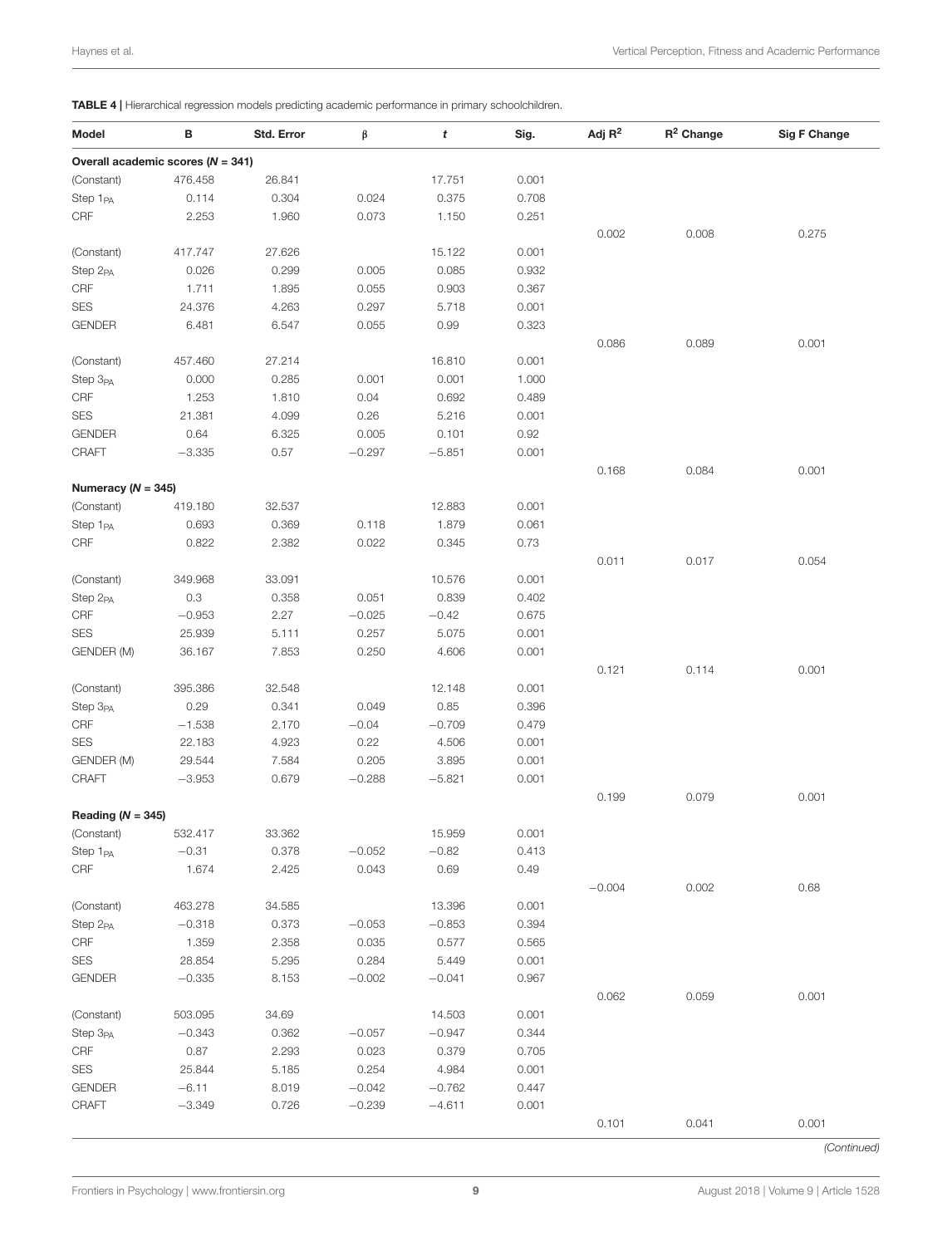| Model                | в         | Std. Error | β        | t        | Sig.  | Adj $R^2$ | $R^2$ Change | Sig F Change |
|----------------------|-----------|------------|----------|----------|-------|-----------|--------------|--------------|
| Writing $(N = 346)$  |           |            |          |          |       |           |              |              |
| (Constant)           | 477.854   | 29.519     |          | 16.188   | 0.001 |           |              |              |
| Step 1 <sub>PA</sub> | $-0.051$  | 0.335      | $-0.01$  | $-0.153$ | 0.879 |           |              |              |
| CRF                  | 4.203     | 2.149      | 0.122    | 1.956    | 0.051 |           |              |              |
|                      |           |            |          |          |       | 0.008     | 0.014        | 0.091        |
| (Constant)           | 434.516   | 30.994     |          | 14.019   | 0.001 |           |              |              |
| Step 2 <sub>PA</sub> | 0.107     | 0.334      | 0.02     | 0.319    | 0.75  |           |              |              |
| CRF                  | 4.642     | 2.112      | 0.135    | 2.198    | 0.029 |           |              |              |
| <b>SES</b>           | 19.219    | 4.752      | 0.211    | 4.044    | 0.001 |           |              |              |
| <b>GENDER (F)</b>    | $-15.500$ | 7.326      | $-0.119$ | $-2.116$ | 0.035 |           |              |              |
|                      |           |            |          |          |       | 0.072     | 0.08         | 0.001        |
| (Constant)           | 465.396   | 31.316     |          | 14.862   | 0.001 |           |              |              |
| STEP 3 <sub>PA</sub> | 0.09      | 0.327      | 0.017    | 0.276    | 0.783 |           |              |              |
| CRF                  | 4.251     | 2.070      | 0.124    | 2.054    | 0.041 |           |              |              |
| <b>SES</b>           | 16.865    | 4.69       | 0.185    | 3.596    | 0.001 |           |              |              |
| GENDER (F)           | $-20.030$ | 7.261      | $-0.153$ | $-2.759$ | 0.006 |           |              |              |
| <b>CRAFT</b>         | $-2.618$  | 0.657      | $-0.209$ | $-3.982$ | 0.001 |           |              |              |
|                      |           |            |          |          |       | 0.124     | 0.054        | 0.001        |

#### <span id="page-9-0"></span>TABLE 4 | Continued

Cardio-Respiratory Fitness (CRF), Physical Activity (PA), Percent of Body Fat (% BF), Socio-Economic Status (SES) and Computerised Rod And Frame Test (CRAFT). Bonferroni correction for multiple comparisons set significance at  $p < 0.01$ .

<span id="page-9-1"></span>TABLE 5 | High and low competency quartile groups in rod and frame test, cardio-respiratory fitness and physical activity.

|                                                                 | Mean  |           |                |                 |      | Independent t-tests |     |       |                  |
|-----------------------------------------------------------------|-------|-----------|----------------|-----------------|------|---------------------|-----|-------|------------------|
| <b>Independent Variable</b>                                     |       | <b>SD</b> | first Quartile | fourth Quartile | d    | t                   | df  | sig.  | <b>Mean Diff</b> |
| <b>Computer Rod And Frame Test (Subjective visual Vertical)</b> |       |           |                |                 |      |                     |     |       |                  |
| Overall academic scores                                         | 490   | (62.8)    | 508 (64.3)     | 468 (58.3)      | 0.65 | 5.294               | 263 | 0.001 | 39.6             |
| Numeracy                                                        | 485   | (71.5)    | 508 (69)       | 452 (66.8)      | 0.82 | 6.711               | 265 | 0.001 | 55.8             |
| Reading                                                         | 499.5 | (77.9)    | 517 (83)       | 480 (74.8)      | 0.47 | 3.859               | 264 | 0.001 | 37               |
| Writing                                                         | 483.5 | (71.7)    | 497 (80)       | 470 (62.9)      | 0.36 | 2.960               | 264 | 0.003 | 26.1             |
| Socio-economic status                                           | 2.49  | (0.72)    | 2.56(0.66)     | 2.42(0.79)      | 0.19 | 1.425               | 219 | 0.156 | 0.14             |
| Cardio-respiratory fitness                                      | 5.38  | (1.9)     | 6.2(2.1)       | 5.6(2)          | 0.26 | 1.913               | 215 | 0.057 | 0.55             |
| Physical activity                                               | 100.1 | (11.1)    | 97.4(12)       | 93 (10.8)       | 0.4  | 3.342               | 277 | 0.001 | 4.57             |
| <b>Cardio-respiratory fitness</b>                               |       |           |                |                 |      |                     |     |       |                  |
| Overall academic scores                                         | 490   | (62.8)    | 498 (60.5)     | 481 (68.2)      | 0.24 | $-1.988$            | 262 | 0.048 | 15.8             |
| Numeracy                                                        | 485   | (71.5)    | 494 (71.2)     | 473 (77.5)      | 0.29 | $-2.337$            | 266 | 0.02  | 21.2             |
| Reading                                                         | 499.5 | (77.9)    | 502 (78.3)     | 501 (73.7)      | 0.04 | $-0.376$            | 267 | 0.707 | 3.6              |
| Writing                                                         | 483.5 | (71.7)    | 495 (65.8)     | 472 (75.1)      | 0.33 | $-2.713$            | 269 | 0.007 | 23.2             |
| Physical activity                                               | 100.1 | (11.1)    | 93 (10.7)      | 109(11.3)       | 1.4  | $-12.230$           | 283 | 0.001 | $-15.9$          |
| Subjective visual vertical                                      | 5.31  | (4.65)    | 4.9(5.1)       | 6.4(6.5)        | 0.2  | 1.511               | 234 | 0.132 | 1.2              |
| <b>Physical activity</b>                                        |       |           |                |                 |      |                     |     |       |                  |
| Overall academic scores                                         | 490   | (62.8)    | 496 (56.6)     | 480 (63)        | 0.28 | $-2.519$            | 318 | 0.012 | 16.9             |
| Numeracy                                                        | 485   | (71.5)    | 501 (66.7)     | 469 (68.8)      | 0.48 | $-4.306$            | 322 | 0.001 | 32.4             |
| Reading                                                         | 500   | (77.9)    | 499 (69.3)     | 495 (89)        | 0.05 | $-0.491$            | 320 | 0.624 | 4.1              |
| Writing                                                         | 484   | (71.7)    | 486 (61.9)     | 473 (80)        | 0.18 | $-1.619$            | 324 | 0.106 | 12.8             |
| Cardio-respiratory fitness                                      | 5.38  | (1.9)     | 6.6(1.9)       | 4.3(1.5)        | 1.3  | $-10.920$           | 267 | 0.001 | $-2.28$          |
| Subjective visual vertical                                      | 5.31  | (4.65)    | 5.3(5.9)       | 6.2(5.4)        | 0.16 | 1.313               | 261 | 0.19  | 0.92             |

Polar quartile groupings for Rod and Frame Test (RFT) denoting field independent and field dependent sub-groups with independent variables: Overall academic Scores, Numeracy, Reading, Writing, socio-economic status, physical activity and physical fitness. Cardio-respiratory Fitness and Physical Activity were also separated into quartiles based on high and low Physical Activity and Cardio-respiratory fitness with independent variables: Overall academic Scores, Numeracy, Reading and Writing. The Cohen's d effect sizes for the CRAFT, CRF and PA quartile splits comparisons on Overall Academic Scores, Numeracy, Reading and Writing results. Cohen's d defines small effect as 0.2, medium as 0.5, and large as 0.8.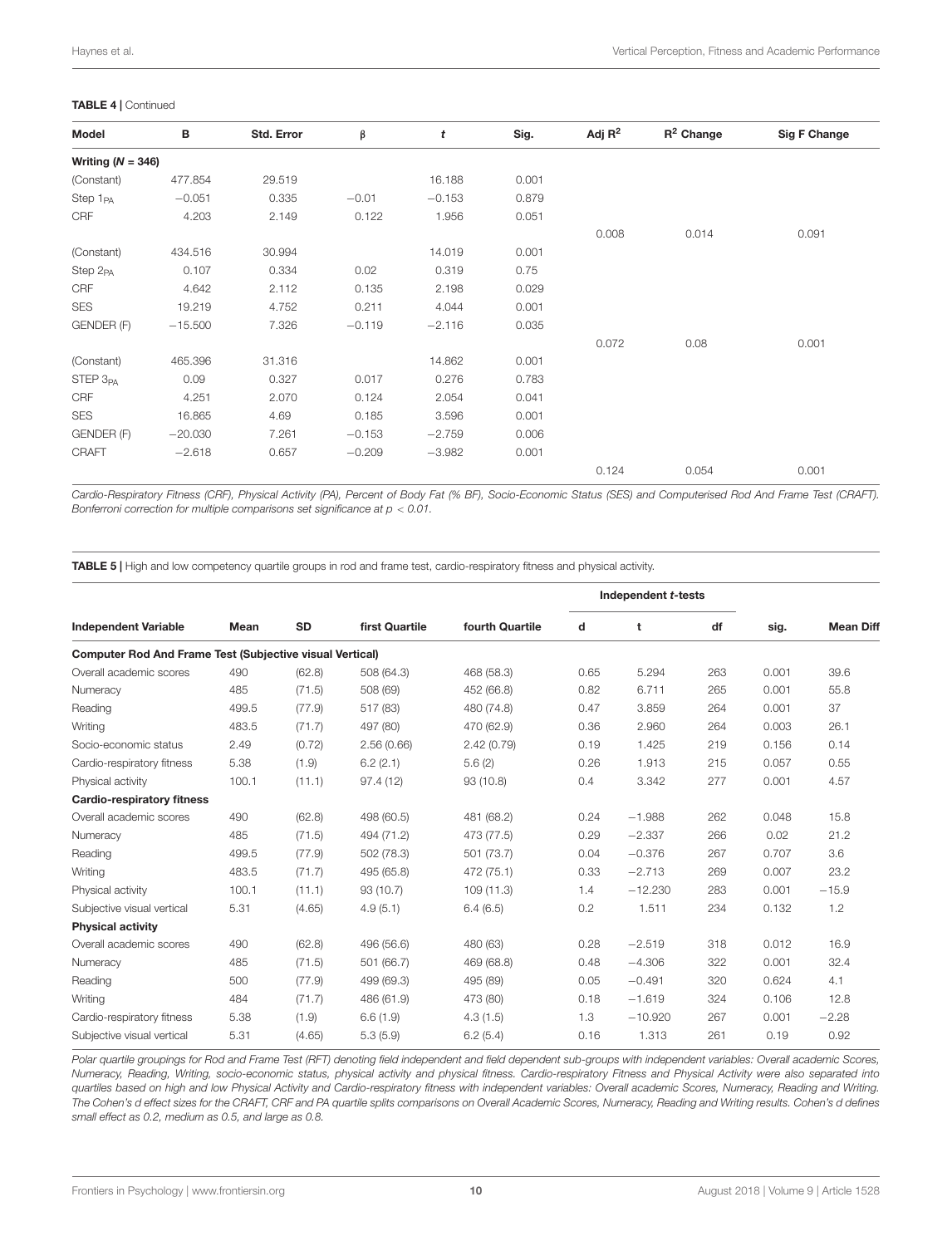and Writing  $[d = 0.33; (t_{269}) = -2.71, p = 0.007]$ . More active children measured using pedometers were associated with Overall academic scores  $[d = 0.28; (t_{318}) = -2.519, p = 0.012]$  and Numeracy  $[d = 0.48; (t_{322}) = -4.306, p < 0.001]$ .

# **DISCUSSION**

In this study we examined the view that performance in the rod and frame test is primarily associated with PA measures [\(Liu](#page-14-20) [and Chepyator-Thomson,](#page-14-20) [2008,](#page-14-20) [2009\)](#page-14-21) and less associated with cognitive function as it has been claimed previously that the rod and frame test directly taps into body orientation mechanisms [\(Liu and Chepyator-Thomson,](#page-14-21) [2009\)](#page-14-21). If the standard response in predicting the direction of gravitational vertical is for engagement of vestibular and proprioceptive mechanisms no matter the visual angle presented, then various PA variables should have strong and significant associations with the CRAFT measure.

The primary finding here indicates that the ability to accurately estimate gravitational vertical using this CRAFT methodology displayed significant relationships with academic performance, in particular numeracy ability, supporting predictions by [Quaiser-Pohl et al.](#page-14-26) [\(2004\)](#page-14-26). After controlling for PA and CRF, SES and gender; hierarchical regression analysis provided evidence of significant associations between all measures of academic success and SVV, most strikingly with numeracy. The strength of the relationship between academic success and accuracy in predicting vertical with the current methodology is emphasized by comparison to the effect of SES. CRAFT beta values were all larger than those for SES, except for reading. The association between SVV results and numeracy was the strongest of all the dependent variables measured, explaining 7.9% of the variance of the model. Numeracy had a less strong association, though significant, with SES and male gender. Being female was significantly associated with higher writing test scores.

The proposal that field independent children would have significantly better academic performance compared to that of field dependent children was also supported (**[Figure 2](#page-5-0)**). All academic measures showed significant positive results for the field independent group, with moderate to large effect sizes in reading  $(d = 0.47)$  and overall academic scores  $(d = 0.65)$ ; and a small to moderate effect size in the writing task ( $d = 0.36$ ). The most significant academic relationship associated with classification of field independent was numeracy, with a large effect size ( $d = 0.82$ ), again providing possible evidence of an association with STEM cluster of cognitive abilities.

An important finding was the relatively small association between PA and CRF with CRAFT scores, where the level of association in both correlation and quartile comparisons was smaller than that found in previous studies. There were no significant correlations between PA and CRF with PV (all  $r > 0.1$ ). In contrast, [Liu and Chepyator-Thomson](#page-14-20) [\(2008\)](#page-14-20) found Pearson correlations between PA levels and rod and frame test scores (using a 28 degree visual angle) of between  $-0.26$  and  $-0.29$  ( $p < 0.01$ ) in 129 adolescents. In the current

study, when children were separated into field dependent and field independent groups, a significant small to moderate effect size was produced from CRF, PA and percent body fat with the CRAFT. However, the effect size in the current study is significantly lower than what was found in other studies into PA levels using the field dependent – field independent classification [\(Liu and Chepyator-Thomson,](#page-14-21) [2009\)](#page-14-21). In the [Liu and Chepyator-](#page-14-21)[Thomson](#page-14-21) [\(2009\)](#page-14-21) study (using a portable rod and frame test with a larger visual angle of 28 degrees) these researchers found field independent adolescents to be significantly more physically active than field dependent participants and calculated the effect size to be large. The mean for field independent individuals' PA levels was about twice that of FD individuals. In comparison, the present study field dependent - field independent classification provides evidence of a small to moderate positive effect size with PA, with the field independent group scoring 97.4 on the PA index and with field dependent participants averaging 93 in PA index, equating to a 3.5% difference in PA levels. The above findings may relate to the use of a small visual angle CRAFT. As in previous studies, SES was found to have small to moderate correlations with all academic variables [\(Sirin,](#page-15-17) [2005\)](#page-15-17).

A possible explanation for the strong association observed here between general academic results and accuracy in predicting vertical, compared with relatively lower association for PA variables, is the measurement method used. The previous positive relationships noted between the "Man in the Frame" rod and frame test and academic variables [\(Canavan,](#page-13-13) [1969;](#page-13-13) [Kagan and](#page-14-18) [Zahn,](#page-14-18) [1975;](#page-14-18) [Kagan et al.,](#page-14-19) [1977\)](#page-14-19) used a small visual angle of 22 degrees and the present study used a small visual angle of 20 degrees. Conversely, studies finding no relationship between the rod and frame test and academic performance have examined PV using the larger visual angle of 28 degrees [\(Buriel,](#page-13-14) [1978;](#page-13-14) [Allan et al.,](#page-13-15) [1982;](#page-13-15) [Wong,](#page-15-14) [1982;](#page-15-14) [Tinajero and Páramo,](#page-15-15) [1997\)](#page-15-15). The relatively small visual angle employed in the present study means that the test can be classified as a small-scale environment assessment, producing limited visual-vestibular interactions.

[Ebenholtz and Benzschawel](#page-14-31) [\(1977\)](#page-14-31) first suggested retinal angle in the rod and frame test mediates the results of performance of the rod and frame effect. They further suggest that two related but separate mechanisms are engaged when using small and large visual angle rod and frame test tasks, in their "Dual Process Theory" [\(Ebenholtz and Glaser,](#page-14-32) [1982;](#page-14-32) [Coren and Hoy,](#page-13-19) [1986\)](#page-13-19). [Ebenholtz](#page-14-33) [\(1977\)](#page-14-33) first suggested that small and large visual angle performances in the rod and frame test are associated with the dual visual projection systems. On the one hand, a small visual angle is related to search fixation, identification, and grasping associated with use of the foveal visual system, whereas a large visual angle rod and frame test is more associated with peripheral visual systems designed for spatial orientation of self and objects in space and for navigation purposes. The [Ebenholtz and Glaser](#page-14-32) [\(1982\)](#page-14-32) study provides confirmation that large and small frame effects (related to small and large visual angles) are functionally dissimilar and associated with alternate but linked dorsal and ventral visual stream neural processing. [Ebenholtz and Glaser](#page-14-32) [\(1982\)](#page-14-32) suggest that the small visual angle RFT engages a foveal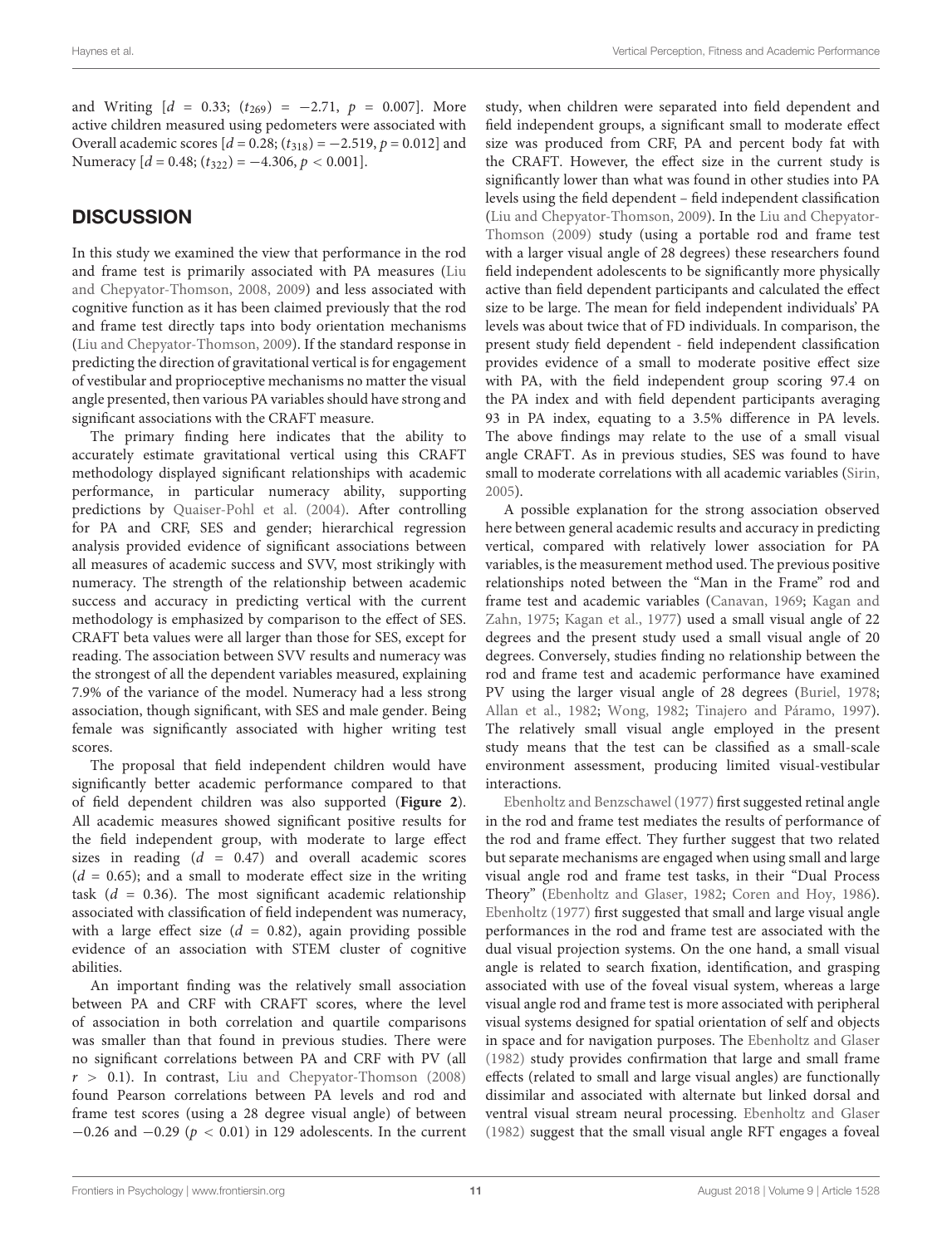stimulated ventral visual stream sensory input, whilst a large visual angle produces a dorsal visual stream peripheral vision stimulus.

[Streibel and Ebenholtz](#page-15-21) [\(1982\)](#page-15-21) compared the performance of the rod and frame test using small and large visual angles and found a significant stimulus size (visual angle) effect, with the small visual angle rod and frame test (9 degrees) having a larger mean score than the large angle rod and frame test (41 degrees). Further, the [Streibel and Ebenholtz](#page-15-21) [\(1982\)](#page-15-21) findings support previous reports of poor correlations between perceptions arising from small and large scale environments [\(Spinelli et al.,](#page-15-22) [1999;](#page-15-22) [Quaiser-Pohl et al.,](#page-14-26) [2004\)](#page-14-26). In addition to this [Quaiser-Pohl et al.](#page-14-26) [\(2004\)](#page-14-26) concluded that a distinction should be made between children's spatial cognition in small-scale and large-scale spatial environments, and that they measure definably different elements of spatial ability.

Supporting neurophysiological evidence is provided by a study by [Lopez et al.](#page-14-12) [\(2011\)](#page-14-12) using a rod and frame test with a small visual angle of 14 degrees, examining the sequence of neurologic activation patterns from electro-encephalograph event potentials during the rod and frame task. They found early activation in the right temporo-occipital cortex ventral stream; likely activating visual-visual mechanisms in the extrastriate cortex engaged at around 75 milliseconds and implicating attentional processes. Later, combined ventral stream and dorsal stream visual-vestibular zones are activated at around 260 milliseconds bilaterally in the temporal, occipital, and parietal areas. These results suggest engagement of temporal cortical zones are implicated in the frame effect for the purpose of maintaining internal estimates of vertical, while the parietal cortical areas are more involved with the control of posture, actions, and visuospatial processing.

We propose that the PV in the current study was most likely reliant on participants' previous experiences of vertical alignment from vestibular and somato-sensory stimulation, then stored as an internal representation in temporal and parietal cortical zones. This requires significant cortical involvement to accurately predict gravitational vertical [\(Lopez et al.,](#page-14-12) [2011\)](#page-14-12). It is further proposed that children most capable of cognitive transformation of vestibular and somato-sensory inputs from previous experience into a stored internal representation of gravitational vertical have greater school academic success, particularly in numeracy. The observation of neural ventral visual stream engagement in a small angle rod and frame test [\(Lopez](#page-14-12) [et al.,](#page-14-12) [2011\)](#page-14-12) may help explain the lack relationship found in the current study between CRAFT results with PA, CRF and percent of body mass measures. The small retinal angle produces cognitive responses more attuned to small scale environments and related cognitive processes [\(Quaiser-Pohl et al.,](#page-14-26) [2004\)](#page-14-26). It is possible enriched environmental experiences engaging small visual angle tasks may have developmental influences in forming this internal representation, together with inherited genetic advantage.

A second possible pathway modulating the association between CRAFT methodology examining SVV and academic performance is via attentional abilities, as outlined in previous studies [\(Blowers and O'Connor,](#page-13-9) [1978;](#page-13-9) [Shinar et al.,](#page-15-13) [1978;](#page-15-13) [Berger](#page-13-10)

[and Goldberger,](#page-13-10) [1979;](#page-13-10) [Agathos et al.,](#page-13-1) [2015\)](#page-13-1). The attentional theory may complement the proposition of small visual angle perception, in that the small field environment is proposed to stimulate attentional mechanisms more effectively [\(Quaiser-Pohl](#page-14-26) [et al.,](#page-14-26) [2004\)](#page-14-26).

In this study, children's performance on a test to determine visual vertical using a CRAFT provided evidence of a moderate to strong association with numeracy. Also, a field independent perceptual style was associated with a strong effect size in numeracy, compared to field dependent categorized children. These findings of relationships between subjective vertical perception and numeracy may be explained in a number of ways. First, the neural origins of the internal construct of an internal representation of vertical alignment arise within cortical zones located in the temporal and parietal cortex [\(Lopez et al.,](#page-14-12) [2011\)](#page-14-12), an area shared with the neural foundations for analysis of dimensional magnitudes and the "approximate number system"; thought to provide the foundation of numeracy skills [\(Walsh,](#page-15-7) [2003\)](#page-15-7). Secondly, [Witkin et al.](#page-15-23) [\(1977\)](#page-15-23) suggest that field a independent mode in the perception of upright is associated with competence in restructuring the spatial field and associated with an articulated body concept. Factor analytical studies have also found PV loads significantly with activities associated with spatial restructuring [\(Witkin and](#page-15-12) [Goodenough,](#page-15-12) [1981\)](#page-15-12). Further, evidence supports the association between spatial restructuring and numeracy skills [\(Evans et al.,](#page-14-34) [2013\)](#page-14-34).

The moderate to strong relationships found in correlation and hierarchical regression, as well as between classification as having a field independent perceptual style and numeracy, suggest a link with STEM strands of academic tasks. The current study confirms previous findings, suggesting that children who accurately estimate vertical alignment are likely to perform at a higher level and may subsequently specialize in STEM fields [\(Witkin et al.,](#page-15-24) [1975,](#page-15-24) [1977;](#page-15-23) [Kent-Davis and Cochran,](#page-14-11) [1989;](#page-14-11) [Evans](#page-14-34) [et al.,](#page-14-34) [2013\)](#page-14-34).

However, being field independent is also an important advantage in reading, writing and for combined academic ability (overall academic scores), thus supporting the view that the current CRAFT methodology taps into cognitive processes involved in elements of general intelligence, as indicated by previous literature [\(Goodenough and Karp,](#page-14-17) [1961;](#page-14-17) [Blowers and](#page-13-9) [O'Connor,](#page-13-9) [1978;](#page-13-9) [Berger and Goldberger,](#page-13-10) [1979;](#page-13-10) [Agathos et al.,](#page-13-1) [2015\)](#page-13-1). In addition, the current findings add weight to the [Dubois and Cohen](#page-13-20) [\(1970\)](#page-13-20) proposal that the rod and frame test provides an analysis of a characteristic of intelligence "not contaminated by complex spatial reasoning," and also support the view that general academic performance is predicted by the field independent classification, with no academic advantage in being field dependent.

Because eleven year old children develop from being relatively field dependent to relatively more field independent, it is possible that this transition period is particularly susceptible to a small visual angle rod and frame test. [Dubois and Cohen](#page-13-20) [\(1970\)](#page-13-20) conducted a study on 143 female undergraduate university students and found field independent participants out-performed field dependent participants and had a proclivity for STEM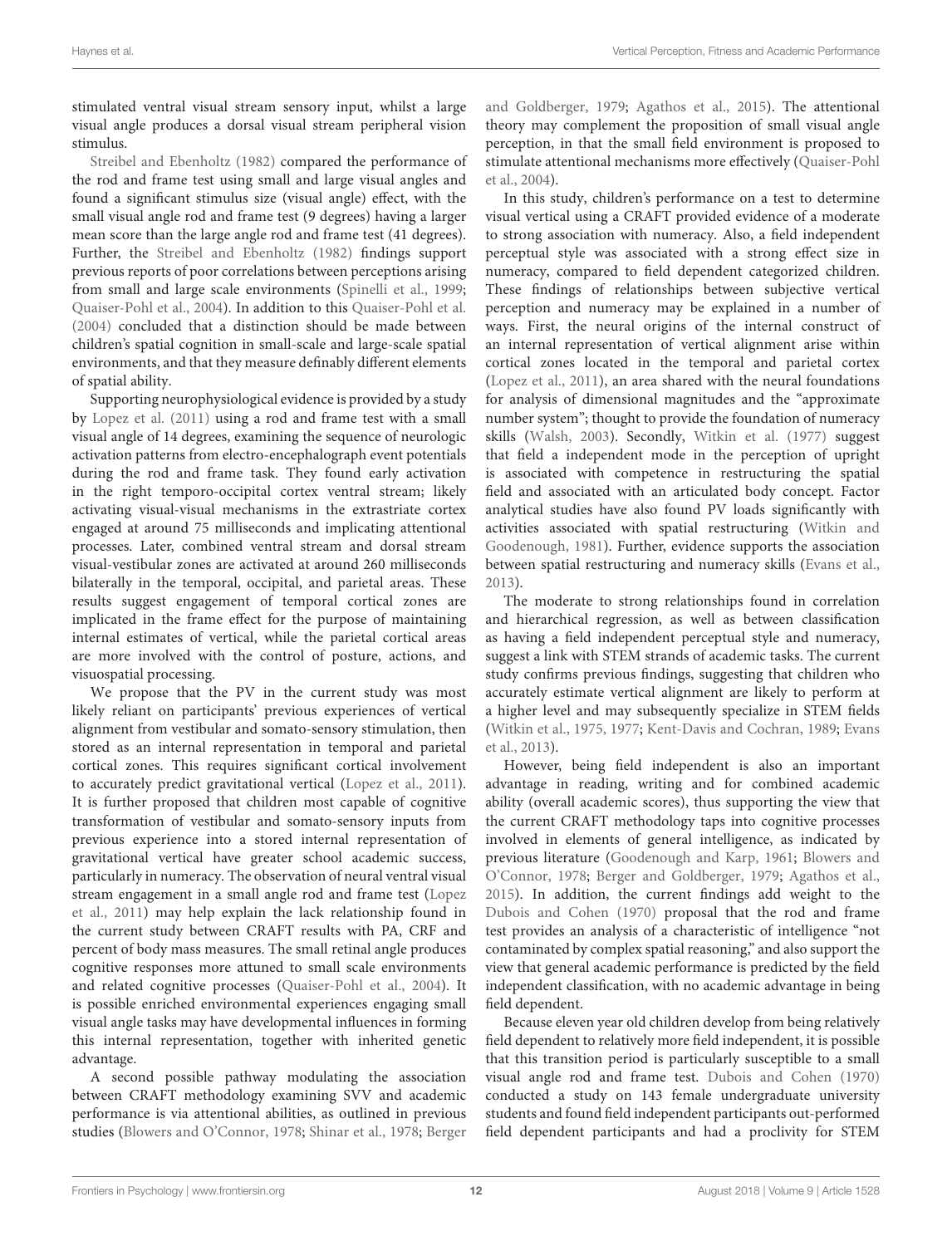subjects. Unfortunately, the visual angle used in the above study was not provided, making it difficult to draw further conclusions.

Correlation analysis provided evidence of a significant but small association between CRF and PA with a number of academic variables. However, in the present study, elevated levels of CRF and PA were significantly associated with higher overall academic scores and writing score. Enhanced numeracy scores associated with higher levels of PA  $(d = 0.48)$  and CRF  $(d = 0.29)$  were the most significant; with no significant association found for reading, writing or overall academic scores. Support for the finding of an association between CRF solely with numeracy comes from previous research [\(Chaddock-Heyman et al.,](#page-13-21) [2015;](#page-13-21) [Huang et al.,](#page-14-35) [2015\)](#page-14-35). It appears that substantially increased levels of CRF are required before academic results in numeracy are positively influenced, a finding supported by previous research [\(Sibley and Etnier,](#page-15-25) [2003;](#page-15-25) [Etnier](#page-14-36) [et al.,](#page-14-36) [2006;](#page-14-36) [Drollette et al.,](#page-13-22) [2014;](#page-13-22) [Chaddock-Heyman et al.,](#page-13-21) [2015\)](#page-13-21)

The association between spatial processing ability of PV with numerical cognition may provide support for theories of embodied cognition [\(Koziol et al.,](#page-14-9) [2012\)](#page-14-9) which may well have evolved as an exaptive trait in the evolution of arboreal pre-humans, in which upright orientation was formulated from highly unpredictable compliant body support (on tree branches) in a visually complex and ambiguous environment made up of geometric mechanical shapes and forms; unstable and unreliable as a sensory frame of reference – unlike our modern terrestrial based world [\(Haynes et al.,](#page-14-37) [2017\)](#page-14-37). This theory builds on the proposals firstly by [Thorpe et al.](#page-15-26) [\(2007\)](#page-15-26) suggesting the arboreal origins of human uprightness; and by [Godfrey-Smith](#page-14-38) [\(2002\)](#page-14-38) arguing there is an association between environmental complexity and cognition; and proposals by [Povinelli and Cant](#page-14-39) [\(1995\)](#page-14-39) who contend arboreal requirements of large-bodied primates require complex sensorimotor adaptations that have led to self-awareness and other cognitive traits. Further, the "Dual Process Theory" [\(Ebenholtz and Glaser,](#page-14-32) [1982;](#page-14-32) [Coren and Hoy,](#page-13-19) [1986\)](#page-13-19) [Ebenholtz](#page-14-33) [\(1977\)](#page-14-33) may help explain the evolutionary construction differentiating small and large visual angle spatial perceptions. Engaging ventral (foveal) visual streams with small visual angle SVV possibly evolved in prehuman primates for upright search, fixation and identification of food sources embedded within the complex geometric arboreal field, with hand alignments to hold branches to support upright orientation. Large visual angle SVV tasks may have evolved to exploit peripheral (dorsal stream) visual systems designed for spatial orientation framed along the gravitational axis when the pre-human primate navigated and negotiated complex three dimensional spatial geometric environments on non-direct pathways containing gaps and obstacles. Prehuman primates may have then used many non-upright postures with spatial memory abilities to return to the nesting colony.

### Limitations

Necessarily, the cross-sectional design of the present study does not allow causal relations to be determined between SVV and STEM performance. Further, the pedometer measurements employed here are broad measures of PA and do not measure activity style or intensity. Some PA data collection technologies are more sensitive to the intensity load and style of PA, but these were not available to this study, and this constitutes a limitation. Finally, it is possible the instructions given to children in the conduct of the rod and frame test may have affected the study outcomes. However, the use of the rocket ship analogy and the time spent in describing and practicing the test before measurements were taken were consistent features throughout.

# **CONCLUSION**

The current study provides evidence that error scores from a small visual angle CRAFT are more strongly related to academic test results than are PA and CRF variables. Associations were found between the accuracy in predicting gravitational vertical and academic performance, particularly numeracy. Current results support the view that the existing methodology provides an important indicator of STEM potential. In terms of style of spatial processing, field independent children, compared to field dependent children, had better academic results with numeracy, exhibiting a strong effect size and emphasizing FI as a gauge of STEM potential. Field independent participants also had increased PA and CRF levels (small to moderate effect size). Finally, enhanced levels of CRF and PA (based on quartile splits) compared to lower levels of CRF and PA showed a significant small to moderate effect size in performance on the overall academic scores, numeracy and writing tests.

Whilst this is a cross-sectional analysis and no causal relationships can be attributed, the strength of the results provides grounds to suggest that possible PA pathways in intervention activities focusing on small scale visuo-perceptual tasks could influence academic performance. Supporting this view, recent evidence suggests that both motor activities [\(Adams](#page-13-23) [et al.,](#page-13-23) [2014\)](#page-13-23) and musical training [\(Norton et al.,](#page-14-40) [2005\)](#page-14-40) can improve spatial cognition. A recent meta-review concluded that motor performance in combat sports, musical instrument studies and gymnastics (but not ballet) had the greatest impact on spatial abilities [\(Voyer and Jansen,](#page-15-27) [2017\)](#page-15-27). Further, [Newcombe](#page-14-4) [\(2017\)](#page-14-4) proposes that spatial ability is malleable and suitable training may enhance STEM abilities. Future studies could therefore examine physical activities in pre-pubescent children who were engaging in spatial perception in both small and large field environments (small and large visual angles) to stimulate perceptual switching abilities, navigation and cognitive processing.

The strength of the findings here raises questions about the types of PA interventions that may influence vertical perception ability, and consequently academic results, and are scope for future research. For example, play environments with off-the-ground beam-like stepping bridges with rope hand supports forming complex geometric shapes to hold and orientate toward (stimulating small and large visual angles) are worthy of further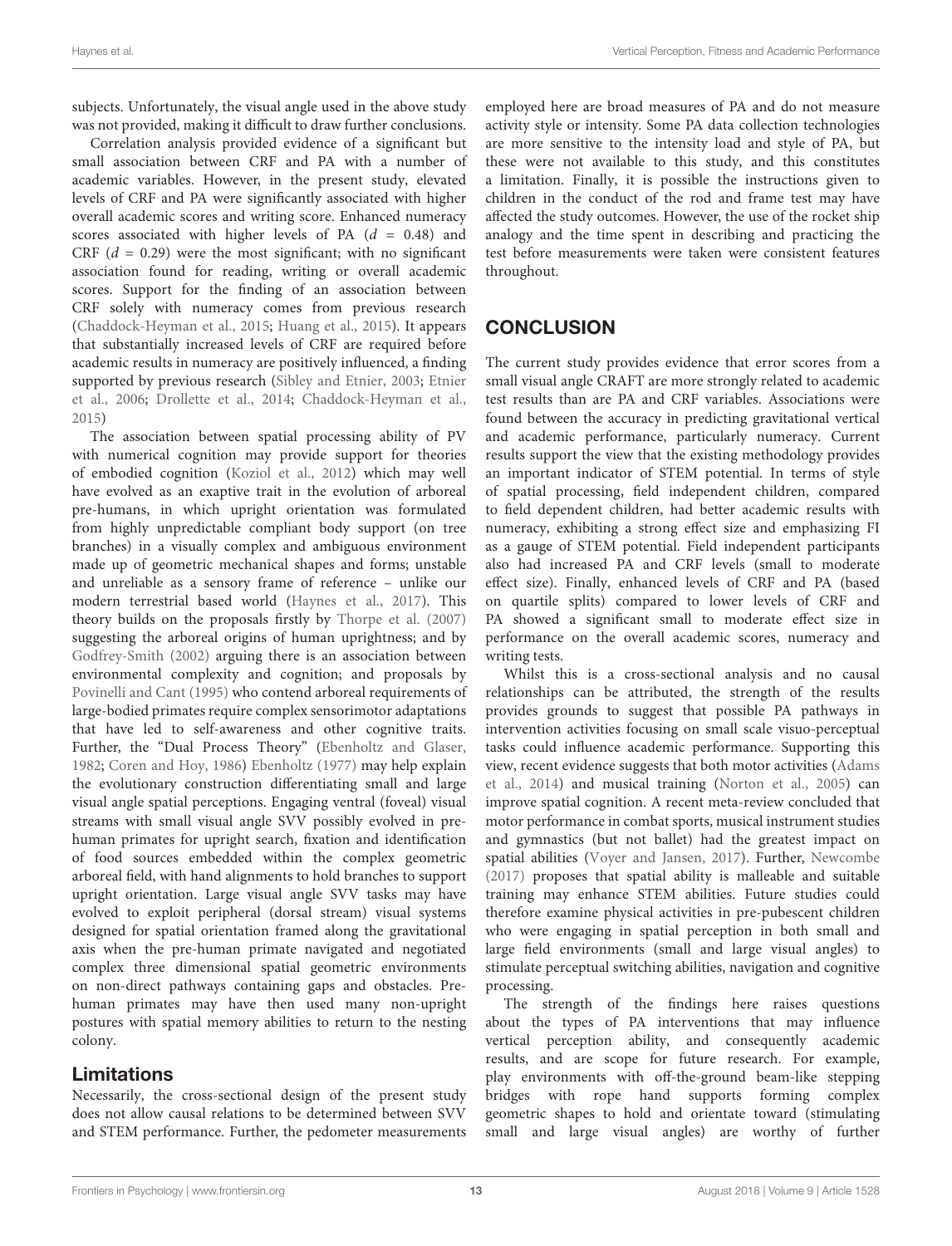investigation. Older children may benefit from single path map reading orienteering in a complex natural environmental setting combining both large and small field environments spatial perceptions with moderate to high levels of PA intensity. Further, elements of physical activities designed to stimulate alignment and orientation to vertical should logically include short periods of PA requiring moderate to high levels of intensity – for example soccer or tennis training drills engaging in small field visuo-spatial tasks, such as ball-at-feet soccer drills [\(Pesce,](#page-14-2) [2012\)](#page-14-2) and yoga poses with visual focus and attention directed onto body parts [\(Diamond and Ling,](#page-13-0) [2016\)](#page-13-0).

# ETHICS STATEMENT

This study was carried out in accordance with the recommendations of Australian Capital Territory Health and Community Care Human Research Ethics Committee. The protocol was approved by the Australian Capital Territory Health and Community Care Human Research Ethics Committee. All subjects gave written informed consent in accordance with the Declaration of Helsinki.

# **REFERENCES**

- <span id="page-13-23"></span>Adams, D. M., Stull, A. T., and Hegarty, M. (2014). Effects of mental and manual rotation training on mental and manual rotation performance. Spat. Cognit. Comput. 14, 169–198. [doi: 10.1080/13875868.2014.913050](https://doi.org/10.1080/13875868.2014.913050)
- <span id="page-13-1"></span>Agathos, C. P., Bernardin, D., Huchet, D., Scherlen, A. C., Assaiante, C., and Isableu, B. (2015). Sensorimotor and cognitive factors associated with the agerelated increase of visual field dependence: a cross-sectional study. Age 37:9805. [doi: 10.1007/s11357-015-9805-x](https://doi.org/10.1007/s11357-015-9805-x)
- <span id="page-13-15"></span>Allan, R., Roberts, E., and McIntire, G. (1982). The influence of intensive training in decoding skills on field dependence-independence in first grade children. Res. Rural Educ. 1.
- <span id="page-13-11"></span>Amador-Campos, J. A., and Kirchner-Nebot, T. (1999). Correlations among scores on measures of field dependence-independence cognitive style, cognitive ability, and sustained attention. Percept. Mot. Skills 88, 236–239. [doi: 10.2466/pms.](https://doi.org/10.2466/pms.1999.88.1.236) [1999.88.1.236](https://doi.org/10.2466/pms.1999.88.1.236)
- <span id="page-13-6"></span>Arbuthnot, J. (1972). Cautionary note on measurement of field independence. Percept. Mot. Skills 35, 479–488. [doi: 10.2466/pms.1972.35.2.479](https://doi.org/10.2466/pms.1972.35.2.479)
- <span id="page-13-2"></span>Assaiante, C., and Amblard, B. (1993). Ontogenesis of head stabilization in space during locomotion in children: influence of visual cues. Exp. Brain Res. 93, 499–515. [doi: 10.1007/BF00229365](https://doi.org/10.1007/BF00229365)
- <span id="page-13-7"></span>Bagust, J., Docherty, S., Haynes, W., Telford, R., and Isableu, B. (2013). Changes in rod and frame test scores recorded in schoolchildren during development– a longitudinal study. PLoS One 8:e65321. [doi: 10.1371/journal.pone.00](https://doi.org/10.1371/journal.pone.0065321) [65321](https://doi.org/10.1371/journal.pone.0065321)
- <span id="page-13-5"></span>Barra, J., Marquer, A., Joassin, R., Reymond, C., Metge, L., Chauvineau, V., et al. (2010). Humans use internal models to construct and update a sense of verticality. Brain 133, 3552–3563. [doi: 10.1093/brain/awq311](https://doi.org/10.1093/brain/awq311)
- <span id="page-13-17"></span>Beets, M. W., Patton, M. M., and Edwards, S. (2005). The accuracy of pedometer steps and time during walking in children. Med. Sci. Sports Exerc. 37, 513–520. [doi: 10.1249/01.mss.0000155395.49960.31](https://doi.org/10.1249/01.mss.0000155395.49960.31)
- <span id="page-13-10"></span>Berger, E., and Goldberger, L. (1979). Field dependence and short-term memory. Percept. Mot. Skills 49, 87–96. [doi: 10.2466/pms.1979.49.1.87](https://doi.org/10.2466/pms.1979.49.1.87)
- <span id="page-13-9"></span>Blowers, G. H., and O'Connor, K. P. (1978). Relation of eye movements to errors on the rod-and-frame test. Percept. Motor Skills 46, 719–725. [doi: 10.2466/pms.](https://doi.org/10.2466/pms.1978.46.3.719) [1978.46.3.719](https://doi.org/10.2466/pms.1978.46.3.719)
- <span id="page-13-16"></span>Brady, F. (1995). Sports skill classification, gender, and perceptual style. Percept. Mot. Skills 81, 611–620. [doi: 10.2466/pms.1995.81.2.611](https://doi.org/10.2466/pms.1995.81.2.611)

# HUMAN PARTICIPANTS APPROVAL STATEMENT

This study was approved by the Australian Capital Territory Health and Community Care Human Research Ethics Committee.

# AUTHOR CONTRIBUTIONS

WH was the lead author, designed the research, carried out the data analysis, and worked on the conceptual design. GW was involved in the authorship, data analysis, and statistical modeling. RA contributed to the statistical design, data analysis, and paper construction. BI contributed to the research design and paper construction.

# ACKNOWLEDGMENTS

We thank the teachers, parents, and children for their willingness to participate in this project, and the Commonwealth Education Trust for their financial contribution.

- <span id="page-13-14"></span>Buriel, R. (1978). Relationship of three field-dependence measures to the reading and math achievement of Anglo American and Mexican American children. J. Educ. Psychol. 70, 167. [doi: 10.1037/0022-0663.70.2.167](https://doi.org/10.1037/0022-0663.70.2.167)
- <span id="page-13-13"></span>Canavan, D. (1969). Field Dependence in Children As a Function of Grade, Sex, and Ethnic Group Membership. Washington, DC: American Psychological Association.
- <span id="page-13-4"></span>Carver, S., Kiemel, T., and Jeka, J. J. (2006). Modeling the dynamics of sensory reweighting. Biol. Cybern. 95, 123–134. [doi: 10.1007/s00422-006-0069-5](https://doi.org/10.1007/s00422-006-0069-5)
- <span id="page-13-21"></span>Chaddock-Heyman, L., Erickson, K. I., Kienzler, C., King, M., Pontifex, M. B., Raine, L. B., et al. (2015). The role of aerobic fitness in cortical thickness and mathematics achievement in preadolescent children. PLoS One 10:e0134115. [doi: 10.1371/journal.pone.0134115](https://doi.org/10.1371/journal.pone.0134115)
- <span id="page-13-3"></span>Clemens, I. A., De Vrijer, M., Selen, L. P., Van Gisbergen, J. A., and Medendorp, W. P. (2011). Multisensory processing in spatial orientation: an inverse probabilistic approach. J. Neurosci. 31, 5365–5377. [doi: 10.1523/JNEUROSCI.](https://doi.org/10.1523/JNEUROSCI.6472-10.2011) [6472-10.2011](https://doi.org/10.1523/JNEUROSCI.6472-10.2011)
- <span id="page-13-18"></span>Cohen, J. (1992). A power primer. Psychol. Bull. 112, 155–159. [doi: 10.1037/0033-](https://doi.org/10.1037/0033-2909.112.1.155) [2909.112.1.155](https://doi.org/10.1037/0033-2909.112.1.155)
- <span id="page-13-19"></span>Coren, S., and Hoy, V. S. (1986). An orientation illusion analog to the rod and frame: relational effects in the magnitude of the distortion. Percept. Psychophys. 39, 159–163. [doi: 10.3758/BF03212486](https://doi.org/10.3758/BF03212486)
- <span id="page-13-8"></span>Davis, J. K., and Cochran, K. F. (1982). Toward an Information Processing Analysis of Field-Independence. Washington, D.C: ERIC.
- <span id="page-13-0"></span>Diamond, A., and Ling, D. S. (2016). Conclusions about interventions, programs, and approaches for improving executive functions that appear justified and those that, despite much hype, do not. Dev. Cognit. Neurosci. 18, 34–48. [doi: 10.1016/j.dcn.2015.11.005](https://doi.org/10.1016/j.dcn.2015.11.005)
- <span id="page-13-12"></span>Dreyer, A. S., Dreyer, C. A., and Nebelkopf, E. B. (1971). Portable rod-and-frame test as a measure of cognitive style in kindergarten children. Percept. Mot. Skills 33, 775–781. [doi: 10.2466/pms.1971.33.3.775](https://doi.org/10.2466/pms.1971.33.3.775)
- <span id="page-13-22"></span>Drollette, E. S., Scudder, M. R., Raine, L. B., Moore, R. D., Saliba, B. J., Pontifex, M. B., et al. (2014). Acute exercise facilitates brain function and cognition in children who need it most: an ERP study of individual differences in inhibitory control capacity. Dev. Cognit. Neurosci. 7, 53–64. [doi: 10.1016/j.dcn.2013.](https://doi.org/10.1016/j.dcn.2013.11.001) [11.001](https://doi.org/10.1016/j.dcn.2013.11.001)
- <span id="page-13-20"></span>Dubois, T. E., and Cohen, W. (1970). Relationship between measures of psychological differentiation and intellectual ability. Percept. Mot. Skills 31, 411–416. [doi: 10.2466/pms.1970.31.2.411](https://doi.org/10.2466/pms.1970.31.2.411)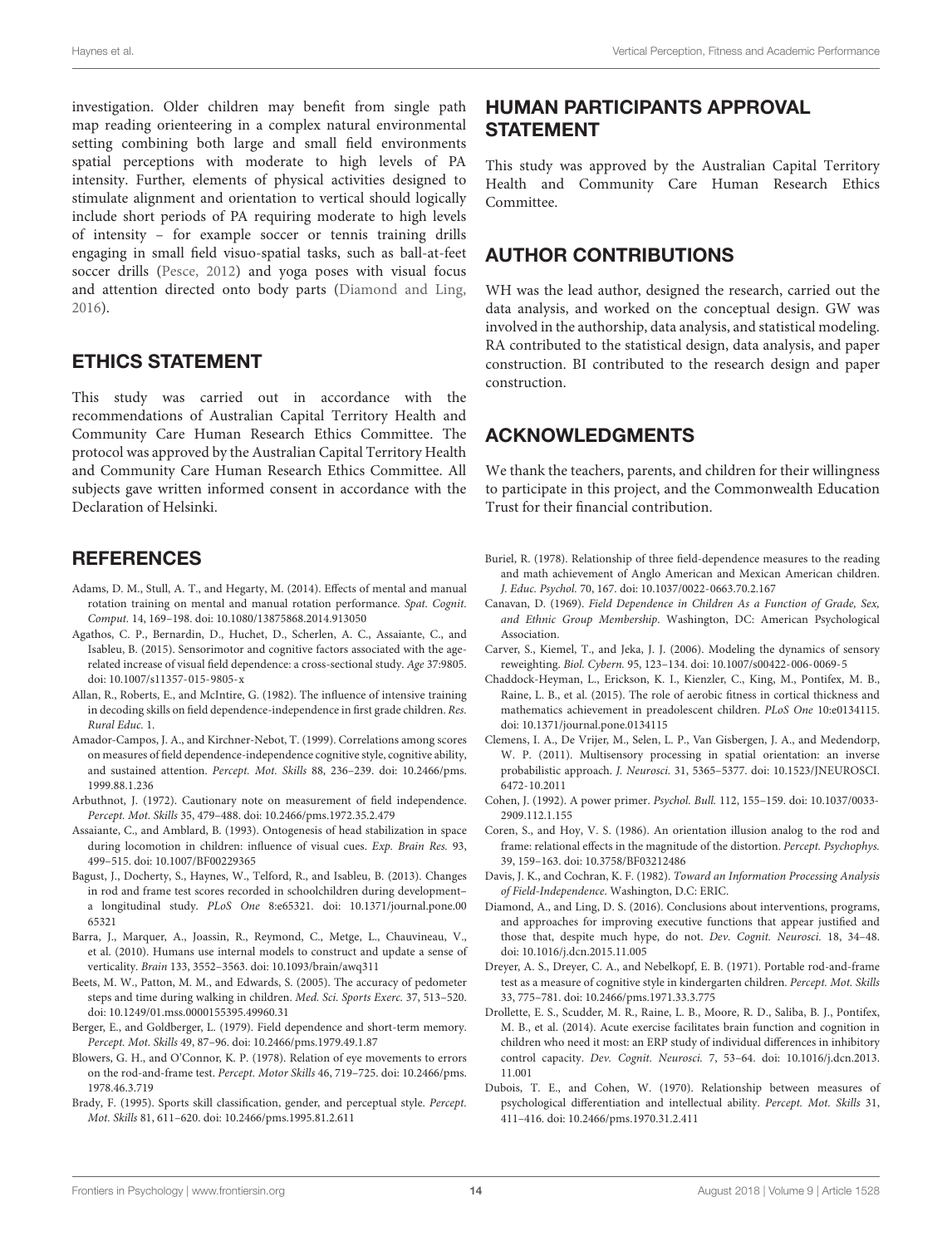- <span id="page-14-28"></span>Duncan, S. C., Duncan, T. E., Strycker, L. A., and Chaumeton, N. R. (2002). Neighborhood physical activity opportunity: a multilevel contextual model. Res. Quart. Exerc. Sport 73, 457–463. [doi: 10.1080/02701367.2002.1060](https://doi.org/10.1080/02701367.2002.10609046) [9046](https://doi.org/10.1080/02701367.2002.10609046)
- <span id="page-14-33"></span>Ebenholtz, S. M. (1977). Determinants of the rod and frame effect: the role of retinal size. Percept. Psychophys. 22, 531–538. [doi: 10.3758/bf03198759](https://doi.org/10.3758/bf03198759)
- <span id="page-14-31"></span>Ebenholtz, S. M., and Benzschawel, T. L. (1977). The rod and frame effect and induced head tilt as a function of observation distance. Percept. Psychophys. 22, 491–496. [doi: 10.3758/BF03199516](https://doi.org/10.3758/BF03199516)
- <span id="page-14-32"></span>Ebenholtz, S. M., and Glaser, G. W. (1982). Absence of depth processing in the large-frame rod-and-frame effect. Percept. Psychophys. 32, 134–140. [doi: 10.3758/BF03204272](https://doi.org/10.3758/BF03204272)
- <span id="page-14-36"></span>Etnier, J. L., Nowell, P. M., Landers, D. M., and Sibley, B. A. (2006). A metaregression to examine the relationship between aerobic fitness and cognitive performance. Brain Res. Rev. 52, 119–130. [doi: 10.1016/j.brainresrev.2006.01.](https://doi.org/10.1016/j.brainresrev.2006.01.002)  $002$
- <span id="page-14-34"></span>Evans, C., Richardson, J. T., and Waring, M. (2013). Field independence: reviewing the evidence. Br. J. Educ. Psychol. 83, 210–224. [doi: 10.1111/bjep.](https://doi.org/10.1111/bjep.12015) [12015](https://doi.org/10.1111/bjep.12015)
- <span id="page-14-3"></span>Ganley, C. M., Vasilyeva, M., and Dulaney, A. (2014). Spatial ability mediates the gender difference in middle school students' science performance. Child Dev. 85, 1419–1432. [doi: 10.1111/cdev.12230](https://doi.org/10.1111/cdev.12230)
- <span id="page-14-38"></span>Godfrey-Smith, P. (2002). "Environmental complexity and the evolution of cognition," in The Evolution of Intelligence, eds R. J. Sternberg and J. C. Kaufman (Mahwah, NJ: Lawrence Erlbaum Associates Publishers), 223–249.
- <span id="page-14-23"></span>Golomer, E., Crémieux, J., Dupui, P., Isableu, B., and Ohlmann, T. (1999). Visual contribution to self-induced body sway frequencies and visual perception of male professional dancers. Neurosci. lett. 267, 189–192. [doi: 10.1016/S0304-](https://doi.org/10.1016/S0304-3940(99)00356-0) [3940\(99\)00356-0](https://doi.org/10.1016/S0304-3940(99)00356-0)
- <span id="page-14-16"></span>Goodenough, D. R. (1976). The role of individual differences in field dependence as a factor in learning and memory. Psychol. Bull. 83, 675–694. [doi: 10.1037/0033-](https://doi.org/10.1037/0033-2909.83.4.675) [2909.83.4.675](https://doi.org/10.1037/0033-2909.83.4.675)
- <span id="page-14-17"></span>Goodenough, D. R., and Karp, S. A. (1961). Field dependence and intellectual functioning. J. Abnor. Soc. Psychol. 63, 241–246. [doi: 10.1037/h0046524](https://doi.org/10.1037/h0046524)
- <span id="page-14-15"></span>Gough, H. G., and Olton, R. M. (1972). Field independence as related to nonverbal measures of perceptual performance and cognitive ability. J. Consult. Clin. Psychol. 38:338.
- <span id="page-14-37"></span>Haynes, W., Waddington, G., and Adams, R. (2017). Physical activity, academic and developmental measures in older primary school-children: a principal components analysis. Cogent. Psychol. 4:1413928. [doi: 10.1080/23311908.2017.](https://doi.org/10.1080/23311908.2017.1413928) [1413928](https://doi.org/10.1080/23311908.2017.1413928)
- <span id="page-14-30"></span>Haynes, W., Bagust, J., and McGrath, M. (2008). "Perception of vertical improves over time in young children as measured by a computer rod and frame test (CRAFT)," in Proceedings of the Commonwealth Games Sports Medicine Conference, Melbourne, VIC.
- <span id="page-14-24"></span>Hodgson, C. I., Christian, E., and McMorris, T. (2010). Performance on the portable rod and frame test predicts variation in learning the kayak roll. Percept. Mot. Skills 110, 479–487. [doi: 10.2466/pms.110.2.479-487](https://doi.org/10.2466/pms.110.2.479-487)
- <span id="page-14-35"></span>Huang, T., Tarp, J., Domazet, S. L., Thorsen, A. K., Froberg, K., Andersen, L. B., et al. (2015). Associations of adiposity and aerobic fitness with executive function and math performance in Danish adolescents. J. Pediatr. 167, 810–815. [doi: 10.1016/j.jpeds.2015.07.009](https://doi.org/10.1016/j.jpeds.2015.07.009)
- <span id="page-14-13"></span>Isableu, B., Ohlmann, T., Crémieux, J., and Amblard, B. (1997). Selection of spatial frame of reference and postural control variability. Exp. Brain Res. 114, 584–589. [doi: 10.1007/pl00005667](https://doi.org/10.1007/pl00005667)
- <span id="page-14-5"></span>Isableu, B., Ohlmann, T., Cremieux, J., Vuillerme, N., Amblard, B., and Gresty, M. A. (2010). Individual differences in the ability to identify, select and use appropriate frames of reference for perceptuo-motor control. Neuroscience 169, 1199–1215. [doi: 10.1016/j.neuroscience.2010.05.072](https://doi.org/10.1016/j.neuroscience.2010.05.072)
- <span id="page-14-14"></span>Jia, S., Zhang, Q., and Li, S. (2014). Field dependence–independence modulates the efficiency of filtering out irrelevant information in a visual working memory task. Neuroscience 278, 136–143. [doi: 10.1016/j.neuroscience.2014.07.075](https://doi.org/10.1016/j.neuroscience.2014.07.075)
- <span id="page-14-18"></span>Kagan, S., and Zahn, G. L. (1975). Field dependence and the school achievement gap between anglo-American and Mexican-American children. J. Educ. Psychol. 67, 643–650. [doi: 10.1037/0022-0663.67.5.643](https://doi.org/10.1037/0022-0663.67.5.643)
- <span id="page-14-19"></span>Kagan, S., Zahn, G. L., and Gealy, J. (1977). Competition and school achievement among Anglo-American and Mexican-American children. J. Educ. Psychol. 69, 432–441. [doi: 10.1037/0022-0663.69.4.432](https://doi.org/10.1037/0022-0663.69.4.432)
- <span id="page-14-11"></span>Kent-Davis, J., and Cochran, K. F. (1989). An information processing view of field dependence-independence. Early Child Dev. Care 51, 31–47. [doi: 10.1080/](https://doi.org/10.1080/0300443890510104) [0300443890510104](https://doi.org/10.1080/0300443890510104)
- <span id="page-14-9"></span>Koziol, L. F., Budding, D. E., and Chidekel, D. (2012). From movement to thought: executive function, embodied cognition, and the cerebellum. Cerebellum 11, 505–525. [doi: 10.1007/s12311-011-0321-y](https://doi.org/10.1007/s12311-011-0321-y)
- <span id="page-14-20"></span>Liu, W., and Chepyator-Thomson, J. R. (2008). Associations among field dependence-independence, sports participation, and PA level among school children. J. Sport Behav. 31:130.
- <span id="page-14-21"></span>Liu, W., and Chepyator-Thomson, J. R. (2009). Field dependence–independence and PA engagement among middle school students. Phys. Educ. Sport Pedag. 14, 125–136. [doi: 10.1080/17408980801974960](https://doi.org/10.1080/17408980801974960)
- <span id="page-14-12"></span>Lopez, C., Mercier, M. R., Halje, P., and Blanke, O. (2011). Spatiotemporal dynamics of visual vertical judgments: early and late brain mechanisms as revealed by high-density electrical neuroimaging. Neuroscience 181, 134–149. [doi: 10.1016/j.neuroscience.2011.02.009](https://doi.org/10.1016/j.neuroscience.2011.02.009)
- <span id="page-14-29"></span>Maceachron, A. E., and Gruenfeld, L. W. (1978). The effects of family authority structure and socioeconomic status on field independence. J. Soc. Psychol. 104, 49–56. [doi: 10.1080/00224545.1978.9924037](https://doi.org/10.1080/00224545.1978.9924037)
- MacLeod, C. M., Jackson, R. A., and Palmer, J. (1986). On the relation between spatial ability and field dependence. Intelligence 10, 141–151. [doi: 10.1016/0160-](https://doi.org/10.1016/0160-2896(86)90011-5) [2896\(86\)90011-5](https://doi.org/10.1016/0160-2896(86)90011-5)
- <span id="page-14-8"></span>MacNeilage, P. R., Banks, M. S., Berger, D. R., and Bulthoff, H. H. (2007). A Bayesian model of the disambiguation of gravitoinertial force by visual cues. Exp. Brain Res. 179, 263–290. [doi: 10.1007/s00221-006-0792-0](https://doi.org/10.1007/s00221-006-0792-0)
- <span id="page-14-6"></span>Medendorp, W. P., and Selen, L. J. (2017). Vestibular contributions to highlevel sensorimotor functions. Neuropsychologia 105, 144–152. [doi: 10.1016/j.](https://doi.org/10.1016/j.neuropsychologia.2017.02.004) [neuropsychologia.2017.02.004](https://doi.org/10.1016/j.neuropsychologia.2017.02.004)
- <span id="page-14-22"></span>Meek, F., and Skubic, V. (1971). Spatial perception of highly skilled and poorly skilled females. Percept. Mot. Skills 33, 1309–1310. [doi: 10.2466/pms.1971.33.3f.](https://doi.org/10.2466/pms.1971.33.3f.1309) [1309](https://doi.org/10.2466/pms.1971.33.3f.1309)
- <span id="page-14-7"></span>Mergner, T., Maurer, C., and Peterka, R. J. (2003). A multisensory posture control model of human upright stance. Prog. Brain Res. 142, 189–201. [doi: 10.1016/](https://doi.org/10.1016/S0079-6123(03)42014-1) [S0079-6123\(03\)42014-1](https://doi.org/10.1016/S0079-6123(03)42014-1)
- <span id="page-14-27"></span>Mezzacappa, E. (2004). Alerting, orienting, and executive attention: developmental properties and sociodemographic correlates in an epidemiological sample of young, urban children. Child Dev. 75, 1373–1386. [doi: 10.1111/j.1467-8624.](https://doi.org/10.1111/j.1467-8624.2004.00746.x) [2004.00746.x](https://doi.org/10.1111/j.1467-8624.2004.00746.x)
- <span id="page-14-0"></span>NAPLAN (2010). National Assessment Program [Homepage on the Internet]. Canberra: Australian Curriculum Assessment and Reporting Authority. National Assessment Program: Literacy and Numeracy. Available at: [https:](https://www.nap.edu.au/) [//www.nap.edu.au/](https://www.nap.edu.au/) [accessed November 27, 2010].
- <span id="page-14-4"></span>Newcombe, N. (2017). "Harnessing Spatial Thinking to Support Stem Learning" OECD Education Working Papers, No. 161, Paris: OECD. Available at: <http://dx.doi.org/10.1787/7d5dcae6-en>
- <span id="page-14-40"></span>Norton, A., Winner, E., Cronin, K., Overy, K., Lee, D. J., and Schlaug, G. (2005). Are there pre-existing neural, cognitive, or motoric markers for musical ability? Brain Cognit. 59, 124–134. [doi: 10.1016/j.bandc.2005.05.009](https://doi.org/10.1016/j.bandc.2005.05.009)
- <span id="page-14-10"></span>Oltman, P. K. (1968). A portable rod-and-frame apparatus. Percept. Motor Skills 26, 503–506. [doi: 10.2466/pms.1968.26.2.503](https://doi.org/10.2466/pms.1968.26.2.503)
- <span id="page-14-2"></span>Pesce, C. (2012). Shifting the focus from quantitative to qualitative exercise characteristics in exercise and cognition research. J. Sport Exerc. Psychol. 34, 766–786. [doi: 10.1123/jsep.34.6.766](https://doi.org/10.1123/jsep.34.6.766)
- <span id="page-14-1"></span>Poitras, V. J., Gray, C. E., Borghese, M. M., Carson, V., Chaput, J. P., Janssen, I., et al. (2016). Systematic review of the relationships between objectively measured physical activity and health indicators in school-aged children and youth. Appl. Physiol. Nutrit. Metab. 41, S197–S239. [doi: 10.1139/apnm-2015-](https://doi.org/10.1139/apnm-2015-0663) [0663](https://doi.org/10.1139/apnm-2015-0663)
- <span id="page-14-39"></span>Povinelli, D. J., and Cant, J. G. (1995). Arboreal clambering and the evolution of self-conception. Quart. Rev. Biol. 70, 393–421. [doi: 10.1086/](https://doi.org/10.1086/419170) [419170](https://doi.org/10.1086/419170)
- <span id="page-14-26"></span>Quaiser-Pohl, C., Lehmann, W., and Eid, M. (2004). The relationship between spatial abilities and representations of large-scale space in children—a structural equation modeling analysis. Personal. Indi. Diff. 36, 95–107. [doi: 10.1016/s0191-](https://doi.org/10.1016/s0191-8869(03)00071-0) [8869\(03\)00071-0](https://doi.org/10.1016/s0191-8869(03)00071-0)
- <span id="page-14-25"></span>Raviv, S., and Nabel, N. (1990). Relationship between two different measurements of field-dependence and athletic performance of adolescents. Percept. Mot. Skills 70, 75–81. [doi: 10.2466/pms.1990.70.1.75](https://doi.org/10.2466/pms.1990.70.1.75)